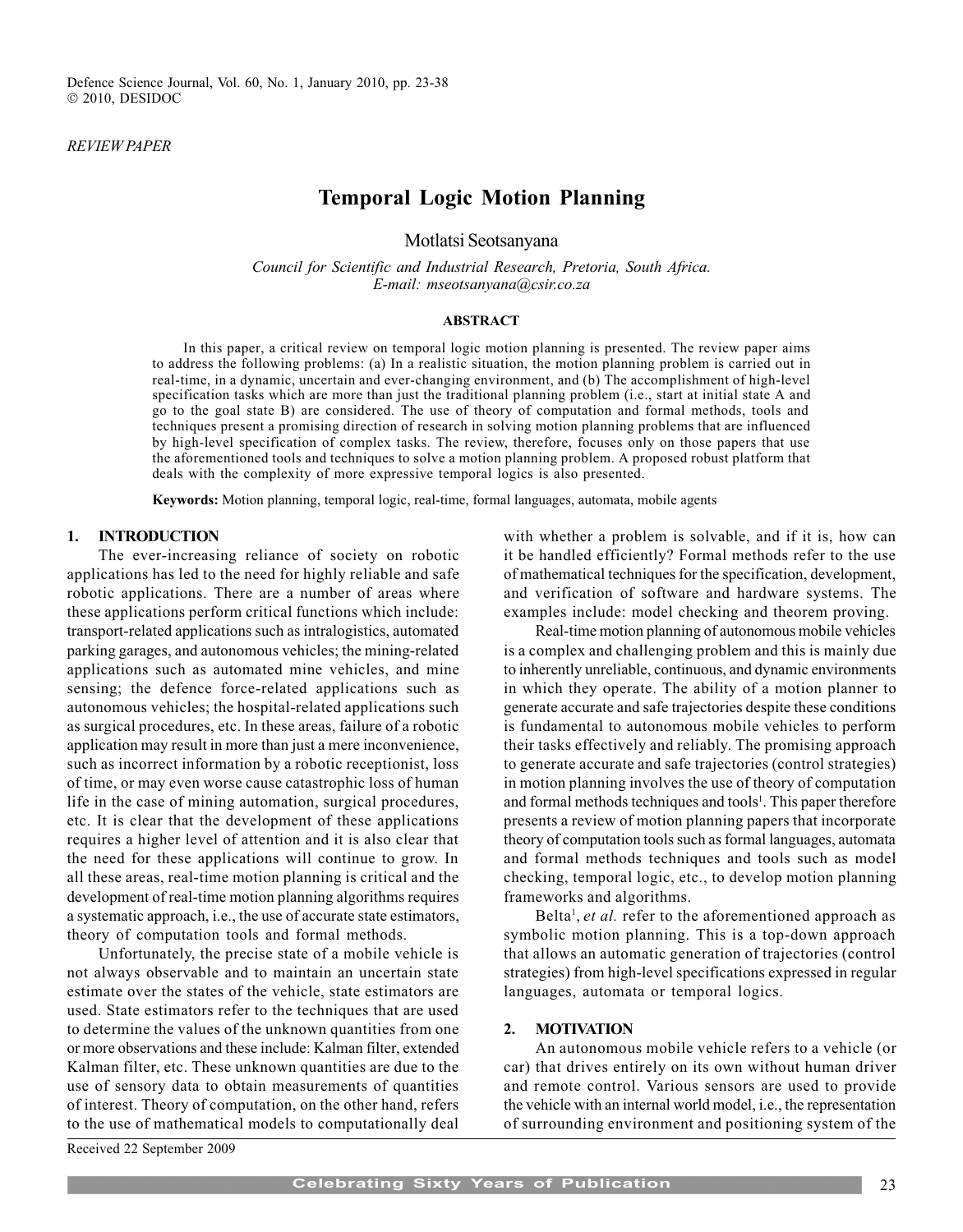vehicle within the environment. The introduction of these vehicles provides a number of benefits to society: the reduction of car accidents, reduction (or eradication) of traffic congestions, and also have a direct impact on the areas such as mining, farming, health, constructions, etc.

The document prepared by Road Traffic Management Corporation<sup>2</sup> (RTMC) in South Africa reports the alarming road accidents despite the steady month-on-month decrease in the number of fatal crashes and fatalities since July 2006. From 1 April 2007 to March 2008, the total number of vehicles involved in fatal crashes was 15, 172 and the total cost of fatal crashes was approximately R 113.27 billion. The introduction of autonomous mobile vehicle has a potential to significantly reduce these road accidents and the corresponding costs incurred. In addition to safety, autonomous mobile vehicle can also bring a number of benefits to communities. That is, they can drive home human drivers (or passengers) who can't drive themselves, this includes: grand parents, school children, intoxicated drivers, etc.

Despite the fact that autonomous farming and construction vehicles have reached maturity, to some extend, autonomous cars on public roads are far from being commercialised because of the problems still facing this area. Public roads are inherently dynamic and uncertain, and accounting for moving obstacles where their intentions are not well-known in advance, is a challenging problem. However, the need for autonomous vehicle is considerable, especially in the mining industry where there are hazardous places for human beings.

The main challenge of autonomous mobile vehicles is to develop computationally efficient frameworks and algorithms that allow the interaction of these vehicles with ordinary people to accomplish their tasks. These tasks may be expressed in a human-like languages such as temporal logics to allow high-level specifications such as 'start at stop A, go to stop B and wait for 20 min, and then go to stop C, wait for 30 min before going to stop A again'. This approach will enable mobile robots to solve a large number of practical problems.

#### 3. PROBLEM DEFINITION

In robotics, the current state of a robot includes both its physical environment and configuration, which are referred to as a state space. State space captures all possible situations that could arise—the state could, for example, represent the position and orientation of a robot, the locations of an obstacle, etc. In real-time motion planning, the current state is very important because it makes it possible to generate plans at real-time, and thus makes the task of designing, developing, and formally verifying the correctness of motion planning algorithms possible. Unfortunately, it is virtually impossible for a mobile robot to precisely know its state<sup>3</sup> and an appropriate approach—probably the only one—is to estimate its state from information provided by sensors, lasers, global positioning system (GPS), etc.

Information sourced from these devices poses a number of challenges for designing and developing safe and reliable real-time motion planning algorithms for autonomous robots. These challenges include: uncertainty due to the failure of a device, unreliability due to the noisy data, unsafe if these robots operate in hazardous environments such as mining industry, unavailability of data due to the loss of connection to the GPS, and so on.

Motion planning architectures mostly consist of three components: The world which represents robot's physical environment and configuration, the estimation techniques to filter sensory data, and motion planning. Motion planning is the focus of this paper and takes two inputs: the world model and formal specification, and produces one output (i.e., control strategies). The world model is the representation of ever-changing environment while formal specification refers to the formalised high-level specifications of static environment and tasks to be undertaken by the robot. Motion planning may consist of a number of levels (e.g., as presented by Belta<sup>1</sup>, et al., to eventually output control strategies to the robot.

Papers reviewed in this study are only those which solve some or all of the following problems:

- The motion planning problem is carried out in realtime, in a dynamic, uncertain and ever-changing environment.
- The accomplishments of high-level specification tasks, which are more than just the traditional planning problem (i.e., start at initial state A and go to the goal state B), are considered.

The high-level specification tasks such as 'start at stop A, go to stop B and wait for 20 min, and then go to stop C, wait for 30 min before going to stop A again' can be naturally translated into temporal formulas such as linear temporal logic (LTL), computational tree logic (CTL), or timed computation tree logic (TCTL). Hence, in section V, only motion planning techniques that include tools of theory of computation and formal methods are considered.

#### 4. TEMPORAL LOGIC

The papers reviewed in Section V use temporal logics for specifying and designing motion planning algorithms. Therefore, an overview of temporal logics is presented. These logics have been used to precisely describe the properties of concurrent systems (such as safety and liveness properties) and were first introduced by Pnueli around 1977 for the specification and verification of computer systems. The mostly widely-used two types of temporal logics are LTL and CTL. More information on these logics is presented by Clarke<sup>4</sup>, and Seotsanyana<sup>5</sup>.

# 4.1 Linear Temporal Logic

The linear temporal logic (LTL) is a modal temporal logic with modalities referring to time. In LTL, formulas are encoded about the future of paths (or runs) such that a condition will eventually be true, that a condition will be true until another fact becomes true, etc.

# 4.1.1 Linear Temporal Logic Syntax

The syntax of LTL is defined in terms of atomic propositions,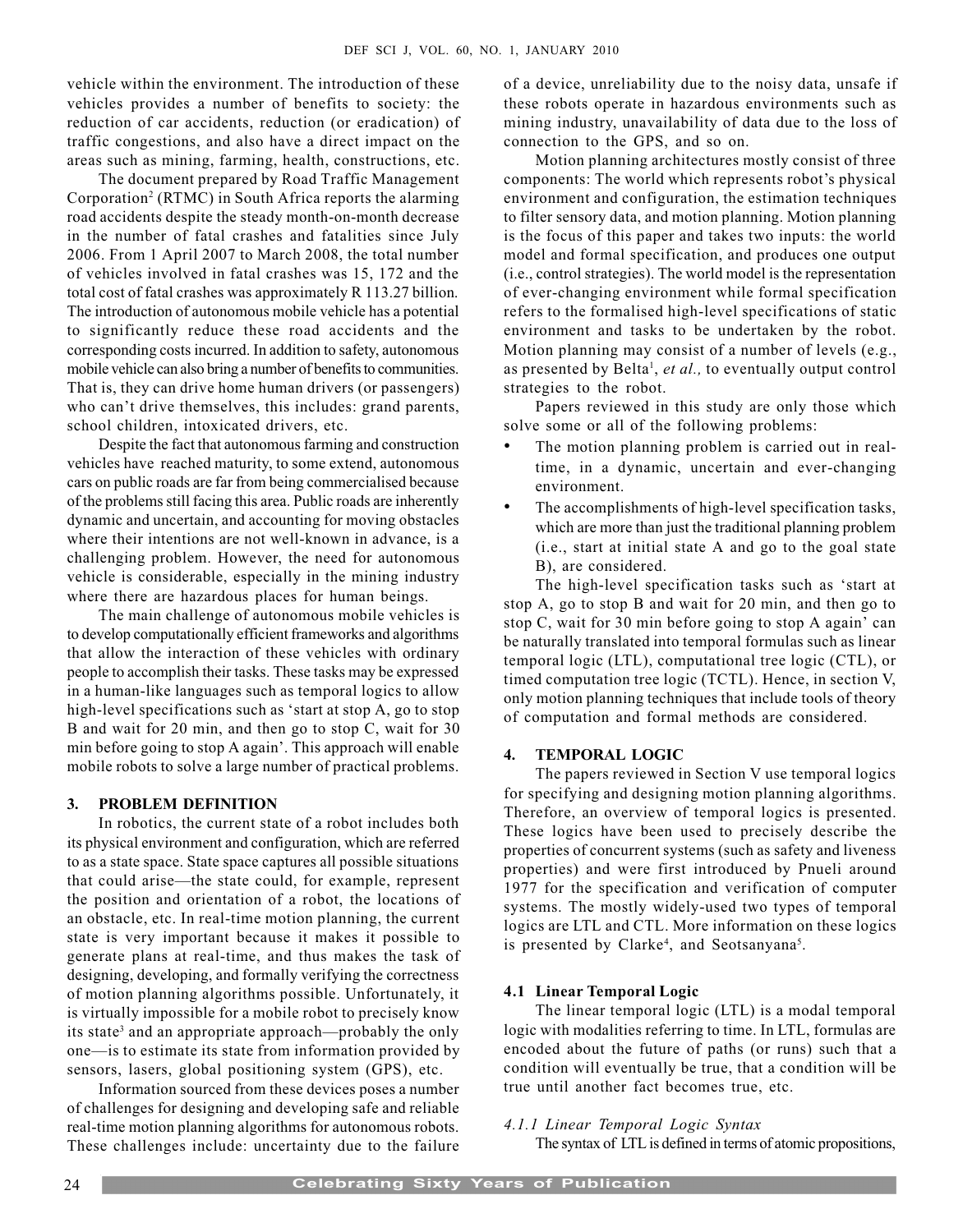logical connectives, and temporal operators. Atomic propositions are the most simple statements that can be made about the system in question and thus take the value true or false. Examples of atomic propositions are-the door is closed, x is less than 2, etc. Atomic propositions can be represented by alphabetic symbols such as  $p$  and  $q$ . The set of atomic propositions is referred to as AP. The boolean operators that are used in the syntax of LTL are  $\vee, \wedge, \neg, \Rightarrow$  and  $\Leftrightarrow$ ; in addition, there are several temporal

operators, with the following meanings:

- $\Box$  denotes 'always',
- $\diamond$  denotes 'eventually',
- $U$  denotes 'strong until', and
- $X$  denotes 'next'.

The structure of a formula of propositional LTL is given by the following grammar expressed in Backus-Naur form (BNF) notation:

$$
\alpha ::= p \mid \neg \alpha \mid \alpha \vee \beta \mid X\alpha \mid \alpha \cup \beta
$$

The operators  $\land, \Rightarrow, \Leftrightarrow$ , true, false,  $\Diamond$  and  $\Box$  which are not mentioned in this syntax, can be thought of merely as abbreviations by using the following rules:

$$
\alpha \wedge \beta \equiv \neg(\neg \alpha \vee \neg \beta) \alpha \Rightarrow \beta \equiv \neg \alpha \vee \beta
$$
  

$$
\alpha \Leftrightarrow \beta \equiv (\alpha \Rightarrow \beta) \wedge \qquad \text{true} \equiv \neg \alpha \vee \alpha
$$
  

$$
(\beta \Rightarrow \alpha)
$$
  

$$
\text{false} \equiv \neg \text{true} \qquad \Diamond \alpha \equiv \text{true } U \alpha
$$
  

$$
\Box \alpha \equiv \neg \Diamond \neg \alpha
$$

# 4.1.2 Linear Temporal Logic Semantics

The syntax defines how LTL formulas are constructed, but does not provide an interpretation of the formulas or operators. Formally, LTL formulas are interpreted in terms of a model defined as a triple  $M=(S,R, Label)$ , where

- $\bullet$  S is a non-empty countable set of states,
- $R: S \rightarrow S$ , is a function which assigns to each  $s \in S$  a unique successor  $R(s)$ , and
- Label:  $S \rightarrow 2^{AP}$ , is a function which assigns to each state  $s \in S$  the atomic propositions *Label(s)* that are valid in s.

The meaning of LTL formulas are defined in terms of a satisfaction relation, denoted by  $\models$ , between a model M, a states  $s \in S$  and the formulas  $\alpha$  and  $\beta$ . Therefore M, s  $\models \alpha$  if only if  $\alpha$  is valid in the state s of the model M. If it is understood from the context,  $M$  is dropped and the satisfaction relation is mathematically defined as follows:

| $s \nmid p$                   | iff | $p \in Label(s)$                                    |
|-------------------------------|-----|-----------------------------------------------------|
| $s \models \neg \alpha$       | iff | $\neg(s \nmid \alpha)$                              |
| $s \models \alpha \vee \beta$ | iff | $(s \nmid \alpha) \vee (s \nmid \beta)$             |
| $s \models X\alpha$           | iff | $R(s) \models \alpha$                               |
| $s \models \alpha U \beta$    | iff | $(\exists j \geq 0 : R^{j}(s) \models \beta) \land$ |
|                               |     | $(\forall 0 \leq k < j : R^{k}(s) \models \alpha)$  |

Here,  $R<sup>i</sup>$  is used to denote *i* applications of the function R. For example,  $R<sup>3</sup>(S)$  is the same as  $R(R(R(s)))$  The formal interpretation of the other connectives, true, false,  $\wedge$ ,  $\Rightarrow$ ,  $\Diamond$ and  $\Box$  can be derived in a similar way from the definitions above.

# 4.2 Computation Tree Logic

The computation tree logic (CTL) is based on the concept that for each state there are many possible successors, unlike in LTL which is based on a model where each state s has only one successor  $s'$ . Because of this branching notion of time, CTL is classified as a branching temporal logic. The interpretation of CTL is therefore based on a tree rather than a sequence as in LTL.

# 4.2.1 Computation Tree Logic Syntax

The formulas of CTL consist of atomic propositions, standard boolean connectives of propositional logic, and temporal operators. Each temporal operator is composed of two parts, a path quantifier (universal  $\forall$  or existential  $\exists$ ) followed by a temporal modality ( $\Diamond$  and  $\Box$  X, U). Note that some authors use G and F for  $\forall$  and  $\exists$ , respectively. The temporal modalities have the same meanings as in Section 4.1. The syntax is given by the BNF:

$$
\alpha ::= p \mid \neg \alpha \mid \alpha \vee \beta \mid \alpha \wedge \beta \mid \exists X \alpha \mid \exists [\alpha \cup \beta] \mid \forall [\alpha \cup \beta]
$$

#### 4.2.2 Computation Tree Logic Semantics

CTL semantics slightly differs from that one of LTL, i.e., the notion of a sequence is replaced by a notion of a tree. The interpretation of CTL is defined by a satisfaction relation  $\models$  between a model M, one of its states s and some formula. Let  $AP = \{p,q,r\}$  be a set of atomic propositions,  $M=(S, R \text{ Label})$  be CTL-Model,  $s \in S$ ,  $\alpha$  and  $\beta$  be CTLformulas. In order to define the satisfaction relation  $(\models)$ , the following definitions are first given:

- A path is an infinite sequence of states  $s_0, s_1, s_2, \dots$ such that  $(s_i, s_{i+1}) \in R$
- Let  $\rho \in S^{\omega}$  denotes a path. For  $i \geq 0$ ,  $\rho[i]$  denotes the  $(i + 1)<sup>th</sup>$  element of  $\rho$ , i.e., if  $\rho = s_0, s_1, s_2, ...$  then  $\rho[i] = s_i$
- $P_M(s) = \{ \rho \in S^{\mathcal{W}} \mid \rho[0] = s \}$  is a set of paths starting at s.

Just like in LTL if it is understood from the context, M can be dropped in the satisfaction relation  $\models$  defined as follows:

| $s \nmid p$                         | iff | $p \in Label(s)$                                              |
|-------------------------------------|-----|---------------------------------------------------------------|
| $s \models \neg \alpha$             | iff | $\neg(s \models \alpha)$                                      |
| $s \nmid \alpha \vee \beta$         | iff | $(s \nmid \alpha) \vee (s \nmid \beta)$                       |
| $s \models \exists X \alpha$        | iff | $\exists \rho \in P(s) : \rho[1] \models \alpha$              |
| $s \models \exists \alpha U\beta$   | iff | $\exists \rho \in P(s) : \exists j \geq 0 : (\rho[j])$        |
|                                     |     | $\beta \wedge \forall 0 \leq k < j : \rho[k] \models \alpha)$ |
| $s \models \forall [\alpha U\beta]$ | iff | $\forall \rho \in P(s) : \exists j \geq 0 : (\rho[j])$        |
|                                     |     | $\beta \wedge \forall 0 \leq k < j : \rho[k] \models \alpha)$ |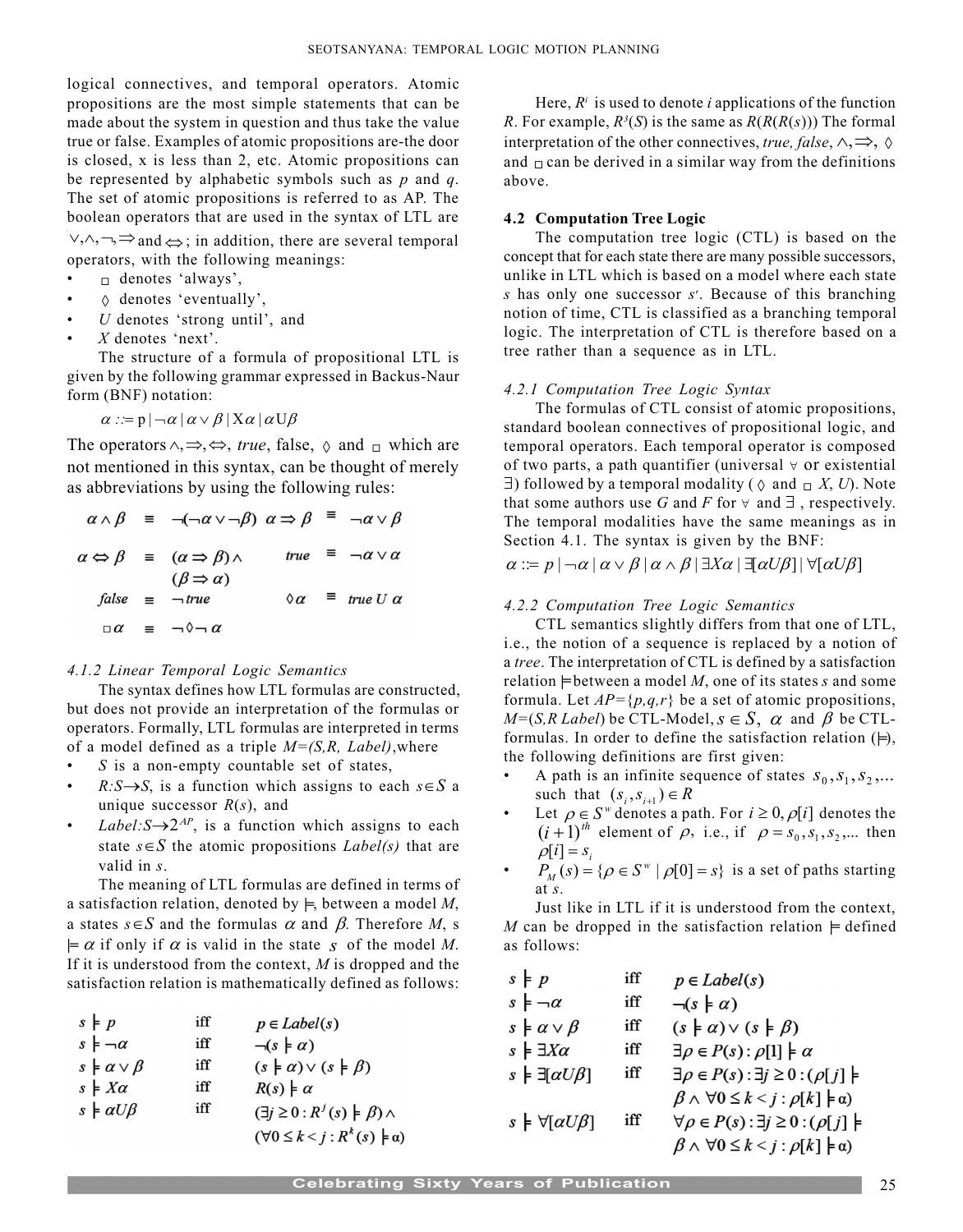#### 4.3 Timed Computation Tree Logic

The temporal LTL and CTL, focus on the temporal order of events and do not explicitly state the actual time taken by these events. Time-critical robotic systems necessitate the consideration of quantitative time between the occurrence of events, i.e., the correctness of most robotic systems do not only depend on the functional requirements, but also on the time requirements. In this section, the syntax and semantics of timed computation tree logic (TCTL) is presented. But first, an overview of timed automata is given.

#### 4.3.1 Timed Automata Syntax

Finite-state real-time systems are modelled with timed automata. A timed automaton is a standard finite-state automaton extended with a set of non-negative real-valued clock variables (or just clocks in short). Clocks are assumed to proceed at the same rate to measure the time elapsed since they were last reset. In order to formally define a timed automaton, clocks and clock constraints are first defined as follows:

- A clock is a variable ranging over  $\mathbb{R}^+$  (where  $\mathbb{R}^+$  represents non-negative real numbers)
- For set C of clocks with  $x, y, z \in C$ , a clock constraint  $\alpha$  over C is defined by  $\alpha ::= x \prec c | x - y \prec c | \neg \alpha | (\alpha \land \alpha)$ , where and  $\prec \in \{<,\leq\}$
- $\Psi(C)$  is the set of all possible clock constraints.

Clocks are defined to range over the non-negative real numbers, i.e.,  $x, y, z \in \mathbb{R}^+$ . A state of a timed automaton consists of a location and values of clocks. Clock constraints are used to label the edges of a timed automaton and represent guards that are used to either enable or block transitions between locations. Clock constraints are also used to label locations and such constraints are then 'invariants' that limit the amount of time to be spent in a location. Formally, a timed automaton A over set of actions  $\Sigma$ , set of atomic propositions  $AP$  and set of clocks  $C$  is defined as a tuple  $(L, l_{\rho}, l, Label)$  where:

- L is a non-empty set of locations with the initial location  $l_0 \in L$ .
- $E \subseteq L \times \Psi(C) \times \Sigma \times 2^C \times L$  corresponds to a set of edges.  $(l, g, a, r, l') \in E$  represents an edge from location  $l$  to location  $l'$  with clock constraint  $g$  (also known as enabling condition of the edge or guard) action a to be performed and the set of clocks  $r$  to be reset.
- $I: L \to \Psi(C)$  is a function which assigns a clock constraint (i.e., an invariant) for each location.
- Label :  $L \rightarrow 2^{AP}$  is a function which assigns to each locations  $l \in L$  set of atomic propositions that hold in the location.

#### 4.3.2 Timed Automaton Semantics

The interpretation of a timed automaton is defined in terms of an infinite transition system and to formally define the semantics of the timed automaton, the 'clock assignment'

function and state of a timed automaton are defined as follows:

- A clock valuation (clock assignment)  $u$  for the set of clocks C is a function  $u: C \to \mathbb{R}^+$  assigning each clock  $x \in C$  its value  $u(x)$ . Let the set of all clock valuations over C be denoted by  $V(C)$ . The clock evaluation has the following characteristics:
	- For  $u \in V(C)$  and  $d \in \mathbb{R}^+$ , clock valuation  $u + d$ over  $C$  means that all clocks are increased by  $d$ , that is  $u(x) + d$  for all  $x \in C$ .
	- For  $C \subseteq C, u[C \rightarrow 0]$  means that all the clocks in  $C<sup>r</sup>$  are assigned to zero, that is, all assigned and zero clocks in  $C<sup>r</sup>$  are reset, so that

 $u[C \rightarrow 0](x) = 0$  for all  $x \in C'$  and

- $u[C \rightarrow 0](x) = u(x)$  for all  $x \notin C'$ . If C' is the singleton set  $\{z\}$ , just  $u[z \rightarrow 0]$  shall be written.
- For a given clock valuation  $u \in V(C)$  and a clock constraint  $\alpha \in \Psi(C)$ ,  $\alpha(u)$  is a boolean value stating whether or not  $\alpha$  is satisfied or not.
- A state is a pair  $(l, u)$  where *l* is a location of an automaton  $A$  and  $u$  is a clock valuation over  $C$ .

The operational semantics of a timed automaton  $A=(L,E,I,Label)$  over the clock set C is therefore defined by an infinite state transition system  $M_A = (S, s_0, \rightarrow, Label)$ where:

- $S=L\times V(C)$  is the set of states,
- $S_0$  is the initial state of A  $(l_0, u_0)$ ,
- $\rightarrow$  is the transition relation with its members defined by the following two rules:
	- action transition:  $(l, u) \xrightarrow{a} (l', u')$  if there is an edge  $(l \frac{g, a, r}{\longrightarrow} l')$  such that  $g(u)$  holds and  $u'=u[r \rightarrow 0]$ , and  $inv(u')$  holds for each  $inv \in I(l')$ ;
	- delay transition:  $(l,u) \xrightarrow{d} (l,u')$  if, for  $d \in$  $\mathbb{R}^+$ ,  $u' = u + d$  and  $inv(u + d')$  holds for all  $d' \leq d$  and  $inv \in I(l)$ .
- Label :  $S \rightarrow 2^{AP}$  is atomic proposition function extended from  $Label: L \rightarrow 2^{AP}$  simply by  $Label(l, u) = Label(l)$ .

#### 4.3.3 Timed Computation Tree Logic Syntax

The syntax of TCTL is based on the syntax of CTL, extended with clock constraints. To clearly define the syntax, the following definitions are given:

- A path is an infinite sequence  $s_0a_0$ ,  $s_1a_1$ ,... states alternated by transition labels such that  $s_i \rightarrow s_{i+1}$ for all  $i \ge 0$ , where  $a_i$  is either  $(g, a, r)$  or d.
- Let  $\rho \in S^{\omega}$  denotes a path. For  $i \ge 0$ ,  $\rho[i]$  denotes the  $(i + 1)^{th}$  element of  $\rho$  (Section 4.2.2).
- $P_M(s) = \{ \rho \in S^{\omega} \mid \rho[0] = s \}$  is a set of paths starting at  $s$  (Section 4.2.2).
- A *position* of a path is a pair  $(i, d)$  such that d equals 0 if  $a_i = (g, a, r)$ , and equal  $a_i$  otherwise.
- Exercise Let  $Pos(\rho)$  be the set of positions in  $\rho$ . For convenience the state  $(l_i v_i + d)$  can also be written as  $\rho(i, d)$ .
- A total order of positions is defined by:  $(i, d) \ll (j, d')$  if and only if
	- $(i < j) \vee (i = j \wedge d \leq d').$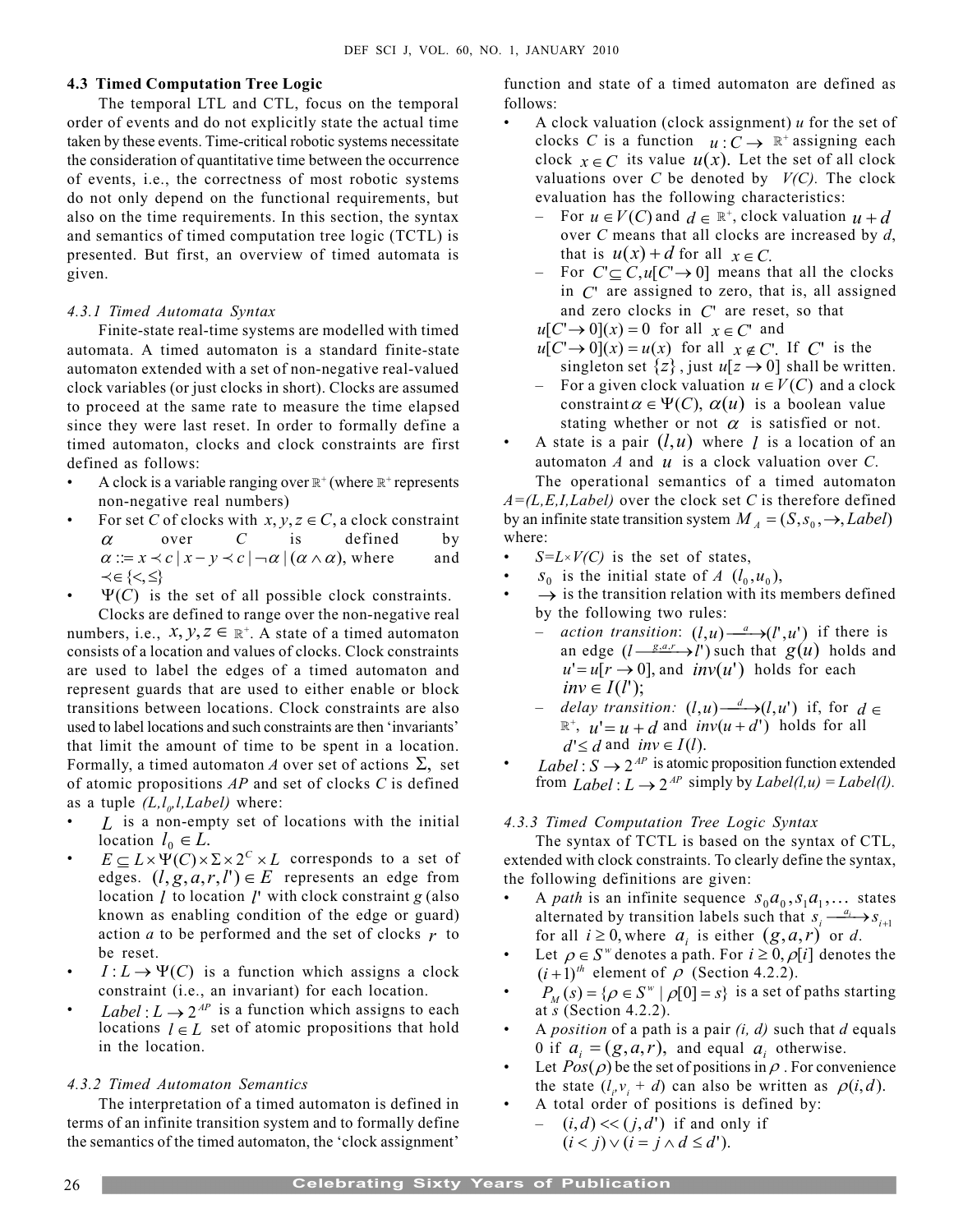Path  $\rho$  is called *time-divergent* if  $\lim_{i \to \infty} \Delta(\rho, i) = \infty$ , where  $\Delta(\rho, i)$  denote the time elapsed from  $s_0$  to  $s_i$ , i.e.,  $\Delta(\rho,0) = 0$ 

$$
\Delta(\rho, i) = \Delta(\rho, i) + \begin{cases} 0 & \text{if} \quad a_i = (g, a, r) \\ a_i & \text{if} \quad a_i \in \mathfrak{R} \end{cases},
$$

• Let  $P_M^{\infty}(s) = {\varrho \in S^{\omega} \mid \rho[0] = s}$  denote the set of timedivergent paths starting at s.

Let  $p \in AP$  and D be a non-empty set of clocks that is disjoint from the clocks of  $A$  (i.e.,  $D$  is the set of clocks of the TCTL-formulas and  $C \cap D = \emptyset$ ,  $z \in D$  and  $\alpha \in \Psi(C \cap D)$ . The TCTL-formulas are then defined by the following BNF:

# $\beta ::= p | \alpha | \neg \beta | \beta \vee \beta | z$  in  $\beta | \exists [\beta \cup \beta] | \forall [\beta \cup \beta]$

A clock constraint  $\alpha$  is defined over formula clocks and timed automaton clocks and thus allows comparison of both formula and timed automaton clocks. Clock z is known as a freeze identifier and bounds formula clocks in  $\beta$ . For instance,  $\forall [\beta U_{\leq 4} \phi]$  can be defined as z  $in \forall [(B \wedge z \leq 4)U\phi].$ 

# 4.3.4 Timed Computation Tree Logic Semantics

For,  $p \in AP$ ,  $\alpha \in \Psi(C \cap D)$  is a clock constraint over  $C \cup D$ , model  $M = (S, \rightarrow, L)$  is an infinite transition system,  $s \in S$ ,  $w \in V(D)$ , and  $\psi, \phi$  are TCTL-formulas. The satisfaction relation  $\exists$  is defined as follows:

| $s, w \models p$                  | iff | $p \in L(s)$                                                     |
|-----------------------------------|-----|------------------------------------------------------------------|
| $s, w \nmid \alpha$               | iff | $v \cup w \models \alpha$                                        |
| $s, w \models \neg \phi$          | iff | $\neg(s, w \models \phi)$                                        |
| $s, w \models \phi \vee \psi$     | iff | $(s, w \nmid \phi) \vee (s, w \nmid \psi)$                       |
| $s, w \models z \text{ in } \phi$ | iff | $s, w[z \rightarrow 0] \models \phi$                             |
| $s, w \models$                    | iff | $\exists \rho \in P_M^{\infty}(s) : \exists (i,d) \in Pos(\rho)$ |
| $\exists$ [ $\phi U \psi$ ]       |     | $:(\rho(i,d), w+\Delta(\rho,i))\models \psi \wedge$              |
|                                   |     | $\forall (j,d') \ll (i,d) : \rho(j,d'), w +$                     |
|                                   |     | $\Delta(\rho, j) \models \phi \vee \psi$ )                       |
| $s, w \nmid$                      | iff | $\forall \rho \in P_W^{\infty}(s) : \exists (i,d) \in Pos(\rho)$ |
| $\forall$ [ $\phi$ U $\psi$ ]     |     | $:(\rho(i,d), w+\Delta(\rho,i))\models \psi \wedge$              |
|                                   |     | $\forall (j,d') \ll (i,d) : \rho(j,d'), w +$                     |
|                                   |     | $\Delta(\rho, j) \models \phi \vee \psi$ )                       |
|                                   |     |                                                                  |

# 5. CRITICAL REVIEW

The papers under review focus on the use of temporal logics in robot motion planning. Table 1 outlines their titles and corresponding acronyms, which are henceforth used to refer to them. In each paper, the explanation of the problem and the method used are presented. The corresponding results and critical analysis are discussed in Section 6.

| Table 1. Reviewed papers |                                                              |  |  |
|--------------------------|--------------------------------------------------------------|--|--|
| Acronym                  | Paper title                                                  |  |  |
| <b>DEMTL</b>             | Discrete event models + temporal logic $=$                   |  |  |
|                          | Supervisory controller: automatic synthesis of               |  |  |
|                          | locomotion controllers <sup>6</sup>                          |  |  |
| <b>MRPTA</b>             | Multi-robot planning: A timed automata approach <sup>7</sup> |  |  |
| <b>SPCRM</b>             | Symbolic planning and control of robot motion                |  |  |
| <b>TLMPR</b>             | Temporal logic motion planning for mobile robot <sup>8</sup> |  |  |
| <b>STLMP</b>             | Where's waldo? sensor-based temporal logic motion            |  |  |
|                          | planning <sup>9</sup>                                        |  |  |
| <b>ASMMT</b>             | Automatic synthesis of multi-agent motion tasks              |  |  |
|                          | based on LTL specification <sup>10</sup>                     |  |  |

#### 5.1 Discrete Event Modal + Temporal Logic

Antoniothi and mishra<sup>6</sup> develop a robust compiler program—similar to silicon compilers—to synthesize controller programs of different robotic applications and manufacturing tasks, based on discrete event systems (DES) theory<sup>11</sup>, Petri Nets<sup>12,13</sup> and temporal logic<sup>14</sup>. The synthesiser (or compiler) takes two inputs: (1) a model of a robotic problem and (2) a set of high-level specifications expressed in temporal logic and outputs a synthesised controller that produces control commands.

The running example for testing and simulation of the synthesiser is the walking machine problem with four legs. The model of the machine is divided into two layers: discrete and continuous. The discrete layer refers to the scheme used to synchronise states of the legs and this is modelled with a finite state machine (FSM) (Fig. 1(b)). The six states shown in Fig. 1(b) correspond to different movements of a leg. Each leg has three links, as shown in Fig. 1(a).

The continuous layer is represented by different kinematic equations at each state of FSM. Each leg is represented by a FSM and a synchronised product FSM of the four leg FSMs has 1296 states and 5184 transitions. The transitions between these states are governed by the sensory data and only the position information is used for simulation purposes. The position  $p_r$  represents the rear position whereas  $p_f$  represents the front position of the legs. The system may allow the steps that are longer than the leg and this is restricted by a graph traversal which maintains the minimum and maximum of  $\Delta ( p_{\text{feet}} ) = | p_{f} - p_{r} |$ . For example, the equation  $\Delta(p_{\text{feet}})[Load_1, Drive_2] =$ 

 $\Delta(p_{\scriptscriptstyle{feet}})$ [Re cov er<sub>1</sub>, Driver<sub>2</sub>] +  $\frac{1}{2}$  step

assumes that the rear leg is moved a very small step and the equation

$$
\Delta(p_{\text{feet}})[Load_1, Driver_2] =
$$

 $\Delta(p_{\text{feet}})$ [Re cov er<sub>1</sub>, Driver<sub>2</sub>] + 2 step

assumes a full step distance. The desired constraint is that  $\Delta(P_{\text{feet}})$  < l where l is derived from the mechanics of the Walking Machine.

Antoniothi and Mishra<sup>6</sup> followed a number of steps for the process of the controller synthesis: (a) The modification of the standard DES and the use of temporal logic for specification and verification properties; (b) A modified model checker is used to mark undesired states of the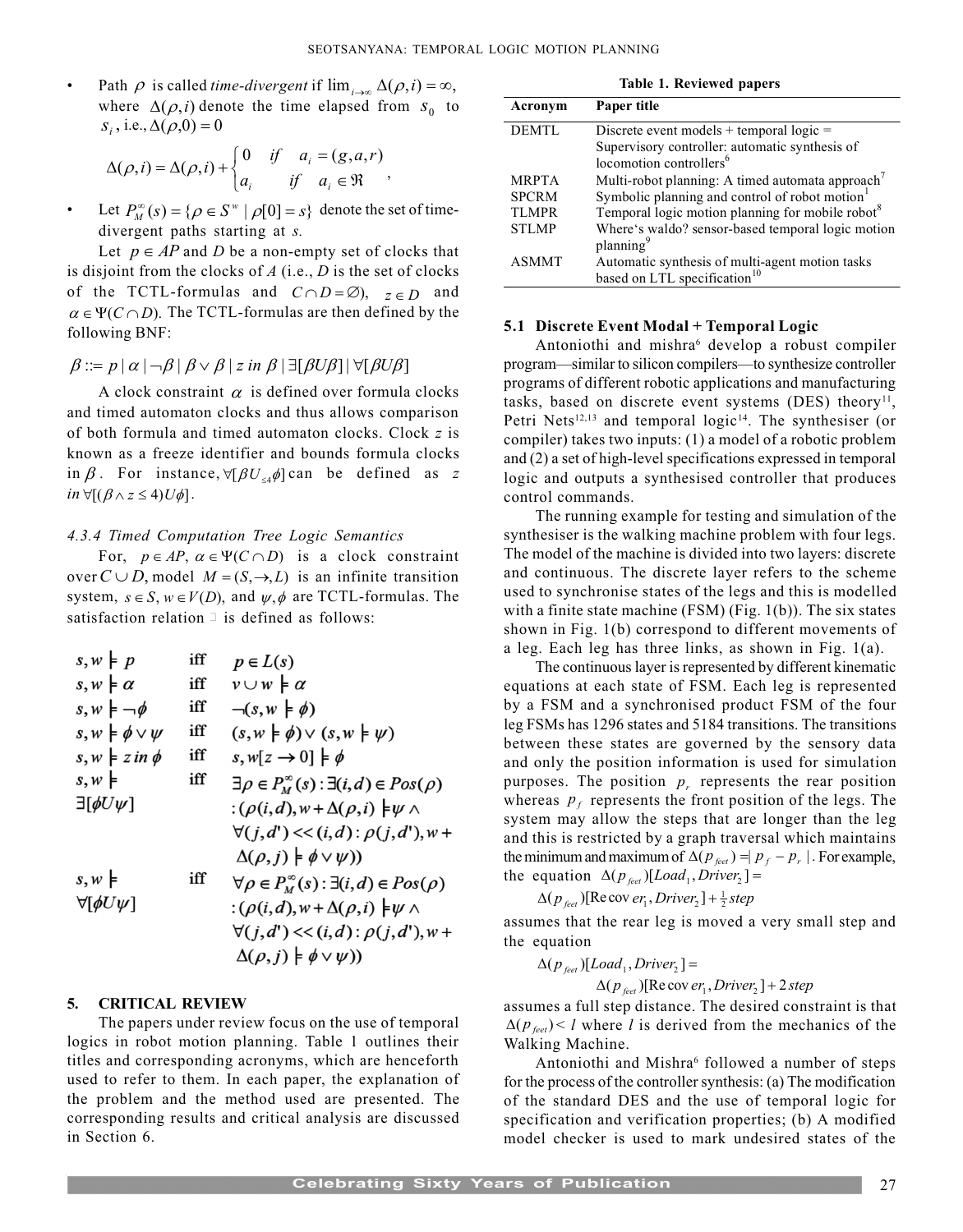





(b)

# Figure 1. Leg assignment<sup>6</sup>: (a) three links of each leg and (b) the six states correspond to different movement of a leg).

machine. For example, the system should not be in a state where both legs of a train are both recovering, driving, or slipping (i.e., these states should be avoided). The CTL formula used to mark these states is:

$$
AG(\neg state([Diriver_1, Driver_2]) \wedge
$$

 $\neg$ state ([Driver <sub>1</sub>, Driver <sub>2</sub> ])  $\wedge$ 

$$
\neg state([Slipping_1, Slipping_2]),
$$

and (c) the modified model checker is also used to verify the supervisory synthesiser to ensure that it maintains the required behaviour of the machine and this is the original intention of the authors, to verify the correctness of the synthesiser itself. More properties are also verified and the results are discussed in Section 6.

# 5.2 Multi-robot Planning: A Timed Automata Approach

Quothrup,<sup>7</sup> et al. discussed the use of theory of timed automata to model a motion planning problem in a multirobot environment. Authors start by highlighting applications of multi-robot systems and various methods used to model communication among robots. These approaches include:

- (a) threaded petri nets,
- (b) use of a plan-merge paradigm,
- (c) a distributed negotiation mechanism,
- (d) hybrid control to action coordination and collision avoidance and
- (e) formal hybrid to modelling and coordination.

The environment of a planar is assumed and robots can only move either horizontally or vertically. Properties of interest are expressed in CTL. The system is modelled with a matrix and three-template automata: the matrix models the workspace, an obstacle template models static obstacles on the planar grid, a robot template models a robot and a control template models concurrent communication between robots. The following five properties are verified on the system:

- (1) collision avoidance,
- (2) bounded movements,
- (3) reachability
- (4) reachability with time requirement, and
- (5) reachability with step requirement.

To model multiple robots using timed automata, three models are developed: environment (i.e., workspace with obstacles), robots, and control.

Robots are restricted to operate in a planar environment  $X \in \mathbb{R}^2$  where position,  $x_i \in X$ , in the planar is denoted by  $x_i = [x_{i1} \ x_{i2}]$ . The X is divided into partitions of disjoint cells with  $\varepsilon \in \mathbb{R}^+$  (i.e., grid size) resolution. The following defines the planar environment in relation to its partitions:

$$
X = \bigcup_{U} C^{\varepsilon}(z_i)
$$

where,  $z_i = [ z_{i1} \ z_{i2}], z_i \in \mathbb{Z}^2$  and U is the number of cells that cover the planar  $X$ . Then each cell in a partition is defined as follows:

$$
C^{\varepsilon}(z_i) = \{x_j \in \mathbb{R}^2 : z_{i1} - \frac{\varepsilon}{2} < x_{j1} \le z_{i1} + \frac{\varepsilon}{2} \land z_{i2} - \frac{\varepsilon}{2} < x_{j2} \le z_{i2} + \frac{\varepsilon}{2} \}.
$$

Then X is divided into  $U = (S+1)$  (T+1) number of cells, where  $(S+1)$  is the number of columns and  $(T+1)$ is the number of rows. Static obstacles maybe present on the environment by occupying a cell on the grid. The workspace (i.e., a free space where the robot moves) is:

$$
W = X \setminus \bigcup_M O(z_i)
$$

where *M* denotes the number of static obstacles and  $O(Z)$  is a location of an obstacle located at  $\mathbb{Z}^2$ . Therefore, the workspace  $W$  is shared among robots moving on the planar and with the proper size of  $\varepsilon$  the robots can be synchronised to avoid collision with each other. In the model checker Uppaal<sup>15</sup>, the environment is defined as a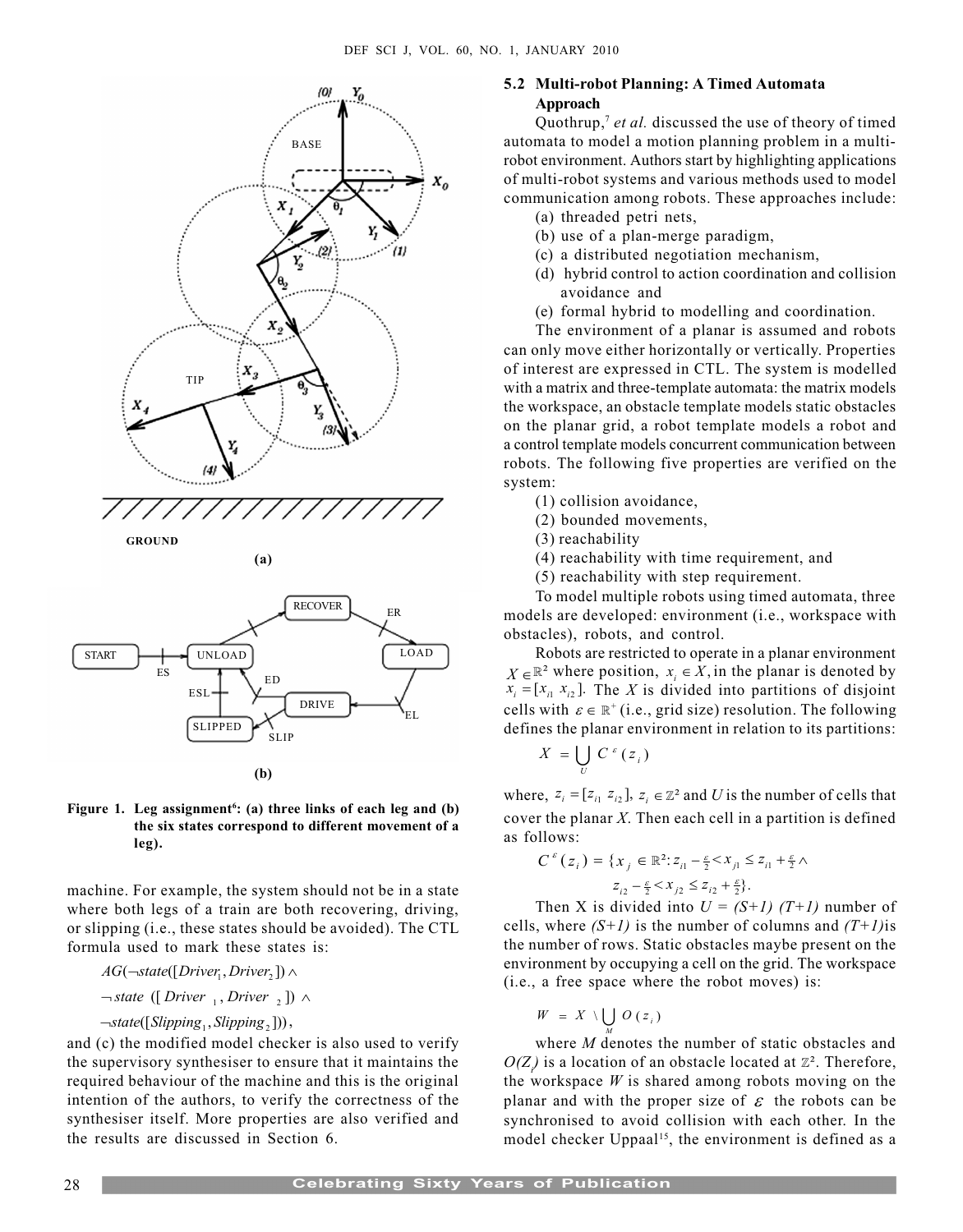two dimensional array of integers: int[0,1] partX[hSize][vSize], where *hSize* and *vSize* are horizontal and vertical sizes, respectively. The occupied cells are assigned to zero  $(partX[hsize][vSize] = 0)$ , while the free cells are assigned to one (partX[ $hSize$ ][ $vSize$ ]=1).

The robot is modelled by the following timed automaton  $A<sub>R</sub> = (L, l<sub>init</sub>, E, I, V)$  where:

- $\bullet$   $L = \{l_{\text{init}}^{\text{}}\cdot l_{\text{stop}}^{\text{}}\cdot l_{\text{m}l}^{\text{}}\cdot l_{\text{mu}}^{\text{}}\cdot l_{\text{mu}}^{\text{}}\cdot l_{\text{mu}}^{\text{}}\}$  is the set control locations,
- $\bullet$   $l_{\text{init}} \in L$  is the initial location,
- $E \in L \times B(C) \times Act \times 2^C \times L$  is the set of edges,  $e_0 = (l_{\text{init}}, l_{\text{init}})$  $e_1 = (l_{\text{init}}, l_{\text{stop}})$  $e_2 = (l_{stop}, moveRight?, l_{init})$  $e_3 = (l_{mr}, cMin < c < cMax, c = 0, l_{stop})$ 
	- etc.
- $I: L \rightarrow B(C)$  is the function that assigns invariant condition to locations.

The control process is modelled by the following automaton  $A_c = (L, l_{loop})$ . Where, L is the set of control locations, and  $l_{loop}$  is the only control location for the process.

There are two scenarios presented in this paper, the first one involves three robots that need to traverse through the door while avoiding other robots and the obstacles on the planar. The second situation involves two robots that have to change positions in a maze. The following properties are verified with Uppaal<sup>15</sup>:

- a) Safety Properties:
	- For all control trajectories the robots never collide, after they start to move.
	- For all control trajectories the robots never move outside workspace.
- b) Liveness properties:
	- Does there exist any control trajectory where the robots eventually reach their goal positions?
	- Does there exist a control trajectory where the robots eventually reach their goal positions?
	- Does there exist a control trajectory where the robots eventually reach their goal within 10 step movements?

The results of these properties are discussed in Section 6.

# 5.3 Symbolic Planning and Control of Robot Motion

Belta<sup>1</sup>, et al. have stated the challenges of robot motion planning are stated. These challenges involve the development of computationally efficient algorithms which takes into account: (i) the constraints of the robot, and (ii) the complexity of environment while at the same time facilitating a detailed high-level specification of tasks. A normal basic motion planning problem is usually stated as a mobile robot moving from one initial location to a goal location while at the same time avoiding obstacles. The framework used to solve this problem is usually divided into three levels: The first level (called specification level) is about dividing the configuration state space into cells and these are represented by a graph. The second level (called execution level) finds the shortest path that avoids obstacles from the initial state to the goal state. And the third level (called implementation level)

generates a reference trajectory and controllers are developed to follow the trajectory. In this paper, authors use theory of computation and formal methods tools to represent specification tasks, robot constraints and environment and they also coined the term symbolic to refer to the use of these tools. Symbolic motion planning can be easily incorporated into the three aforementioned levels of the framework. This paper outlines the challenges of incorporating the tools of theory of computation and formal methods in motion planning and Section 6 discusses the detailed analysis of these challenges.

# 5.4 Temporal Logic and Motion Planning for Mobile Robot

Fainkos,<sup>8</sup> et al. presented a novel approach for linking discrete AI planning with motion planning. The authors state that formal formulation of specification such as sequencing, etc., in motion planning provides new challenges such as introducing computationally efficient methods that deal with the complexity of these approaches. These properties can be expressed in temporal logics such as LTL and CTL. Authors differentiate their approach from previous related approaches that used model checking to generate discrete paths that satisfy temporal logic specifications. This previous research has resulted in the tools like: MBP<sup>16</sup>, TLPLAN<sup>17</sup>, and UMOP<sup>18</sup>. The aim of the paper is to generate continuous trajectories which satisfy temporal logic formulas. This is achieved through the following steps:

- the decomposition of workspace into cells<sup>19,20</sup>,
- the use model checking  $NuSMV<sup>21</sup>$  to generate plans for discrete motion planning that satisfy LTL properties, and
- the generation of continuous trajectories that satisfy the specified LTL properties.

A robot was modelled that was operated in a polygonal environment P and the motion of the robot has been expressed as

$$
\dot{x}(t) = u(t) \qquad x(t) \in P \subseteq \mathbb{R}^2 \qquad u(t) \in U \subseteq \mathbb{R}^2 \qquad (1)
$$

where  $x(t)$  is the position of the robot at time t and  $u(t)$ is the control input. The objects of interest such as rooms, corridors, etc., are atomic propositions represented by a set  $\Pi = \{\pi_1, \pi_2, ..., \pi_n\}$  and the observation map, which is associated with Eqn. (1), is defined as

$$
h_c: P \to \Pi
$$
 (2)

and this is an observation map that takes continuous states of the robot and maps it to the set of propositions. The proposition is a convex set of the form:

$$
P_i = \{x \in \mathbb{R}^2 | \bigwedge_{1 \le k \le m} a_k^T x + b_k \le 0, a_k \in \mathbb{R}^2, b_k \in \mathbb{R}\}
$$

The relationship between the observation map and the set of atomic propositions (objects of interests) is defined as follows: if and only if  $x$  belongs to some related set

Given robot model (1), observation map (2), initial state  $x(0) \in P$ , and LTL formula  $\varphi$ , the problem was to construct control input  $u(t)$  such that the resulting robot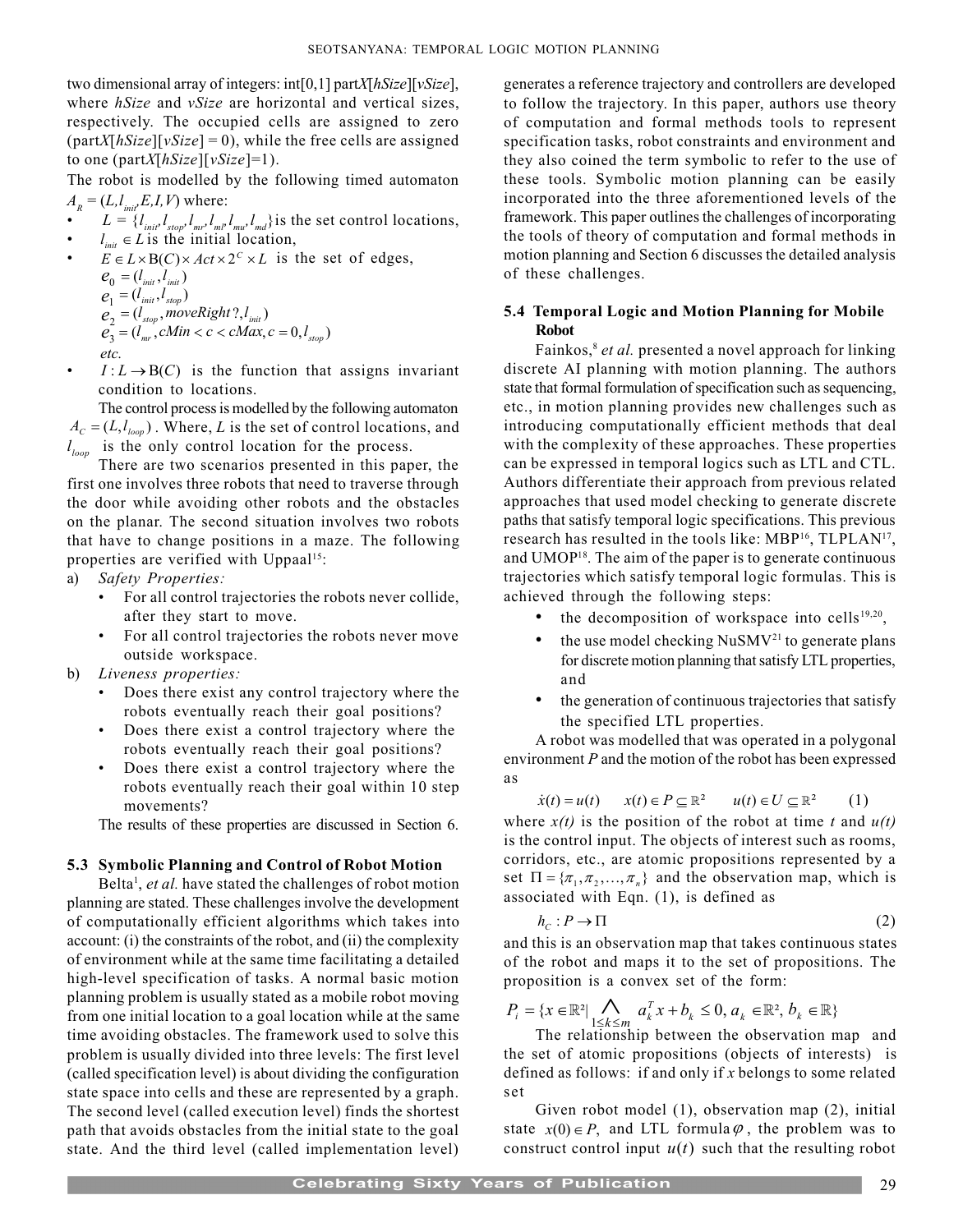trajectories satisfy the state  $x(t)$ . To solve this problem, let  $x[t]$  defines the robot trajectories starting at state  $x(t)$ . The meaning of LTL-formula  $\varphi$  is defined in terms of a satisfaction relation, denoted by  $\models_c$ , over continuous robot trajectories x[t]. Then x[t]  $\models_{\mathcal{C}} \varphi$  states that the trajectory  $x[t]$  starting at  $x(t)$  satisfies the formula  $\varphi$ . Other LTL formulas can be constructed recursively.

The process of generating continuous robot trajectories that satisfy LTL formulas involves three steps:

- Discrete abstraction of robot motion,
- Temporal logic planning using model checking, and
- Continuous Implementation of discrete plan.

#### Step 1

The first step is to partition the workspace  $P$  into triangles and two reasons were related for their choice of the partitioning algorithm: First, there exist many efficient triangulation algorithms<sup>22</sup> and Second, the controller used in this paper is proved to be efficiently computable on triangles<sup>20</sup>. Therefore, the map  $T: P \rightarrow Q$  sends states  $x \in P$  to the finite set of triangles  $Q = \{q_1, ..., q_n\}$ . Given a partitioned workspace of  $P$ , the robot motions are defined by the following transition system

$$
D = (Q, q_0, \rightarrow_D, h_D) \tag{3}
$$

where, Q is a set states,  $q_0 \in Q$  is a cell containing the initial state  $x(0) \in P$ ,  $\rightarrow$ <sub>0</sub> $\in Q \times Q$  is a transition relation, defined as  $q_i \rightarrow_p q_j$  if and only if the triangles  $q_i$  and  $q_j$  are topologically adjacent to each other, and  $h_D : Q \to \Pi$  is an observation map, where  $h_D(q) = \pi$  if there is a state  $x \in T^{-1}(q)$ such that  $h_c(x) = \pi$ . And  $T^{-1}(q)$  contains all the states  $x \in P$  labelled by  $q$ . The trajectory p of D is defined as a sequence  $p[i] = p_i \rightarrow_{\text{D}} p_{i+1} \rightarrow_{\text{D}} p_{i+2} \dots$ , where  $p_i = p(i) \in Q$ .

Step 2

In step 2, the model checkers  $NuSMV^{21}$  and  $SPIN^{23}$ were used to generate trajectories  $p[i]$  of the system  $D$ explained in the first step. However, model checking tools are not meant to generate trajectories (i.e., witnesses), but to verify the system and output yes if the property is satisfied or a counterexample if it is not satisfied. To generate trajectories that satisfy the formula  $\varphi$ , authors use counterexample algorithms in these tools. Since these counterexample algorithms produce a computation  $p[i]$ that satisfies  $\neg \varphi$  (i.e.,  $p[i] \models \neg \varphi$ ), so the original formula is negated and verified with one of the model checkers and the counterexample for  $p[i] \models \neg(\neg \varphi)$  is generated. This trajectory satisfies  $\varphi = \neg(\neg \varphi)$  and is used in the next step to guide the generation of a continuous trajectory.

# Step 3

In the third step, to generate continuous trajectories that satisfy the formula  $\varphi$ , the following continuous transition system is defined

 $C = (P, x(0), \to_c, h_c)$  (4)

where, P is a set of polygonals,  $x(0) \in T^{-1}(T(x))$  is the

initial state,  $\rightarrow$ <sub>C</sub> $\subset$  P  $\times$  P is a transition relation, defined as  $x \rightarrow_c x'$  between states in P, if and only if x and  $x'$  belong to adjacent triangles.  $h_c : P \to \Pi$  is an observation map, where  $h_c(x) = \pi$  maps continuous state to areas of interest (i.e., the set  $\Pi$ .)

For the system  $C$  to implement trajectories that are generated by any of the model checkers, the triangulation of P must satisfy bisimulation property<sup>24</sup>. That is,  $T: P \rightarrow Q$ is called bisimulation if the following conditions hold for  $\forall x, y \in P$ 

- If  $T(x) = T(y)$  then  $h_c(x) = h_c(y)$  (i.e., observation preserving)
- If  $T(x) = T(y)$  then if  $x \rightarrow_C x'$  then  $y \rightarrow_C y'$  with  $T(x') = T(y')$  (i.e., reachability preserving)

If bisimulation property is satisfied by the triangulation of the environment, the controllers can be designed that satisfy this property. There are a number of frameworks that can be used, including $20,25$ . But the authors used the framework<sup>20</sup> and the reason for their choice is due to its computational properties in triangulated environments.

#### 5.5 Sensor-based Temporal Logic Motion Planning

Kress-Gazit,<sup>9</sup> et al. have drawn a distinction between two approaches to motion planning: (a) bottom-up and (b) top-down. In bottom-up approach, the emphasis is put on generating control inputs to robot models that take a robot from one configuration space to another, while on the other hand top-down approach focus on finding discrete robot actions to achieve high-level complex tasks—including the interaction of robots in a multi-robot environment, sequencing of temporal actions, etc. High-level task planning and low-level motion planning were not possible until the advent of hybrid systems. Hybrid systems integrate discrete and continuous systems and this has made it possible to integrate high-level task planning and low-level robot motion planning. This new paradigm of hybrid systems has made it possible to have new approaches in robot motion, such as introduced by Fainkos<sup>8,28</sup>, et al., and Kloetzer and Belt<sup>26</sup> This paper build on their previous work $8,27$ , and in this paper their approach introduces two novelties in motion planning. First, the temporal logic used addresses sensor inputs directly and second, the use of fragment temporal logic called general reactivity  $(GR)^{28}$ , that is computationally polynomial. Its cheap complexity does not affect its expressiveness even though there are properties that cannot be addressed in this logic.The goal of this paper is to develop a framework that automatically and verifiably generate controllers that satisfy high-level specification tasks expressed in temporal logic and to achieve this, the following should be defined: the model of the robot, admissible environments, and the desired system specification.

 Robot model: Authors assume a robot is operating in a polygonal workspace  $P$  and the motion of the robot is expressed as

 $\dot{p}(t) = u(t)$   $p(t) \in P \subseteq \mathbb{R}^2$   $u(t) \in U \subseteq \mathbb{R}^2$  (5) where,  $p(t)$  is the position of the robot at time t and  $u(t)$  is the control input. It blossomed that  $P$  is partitioned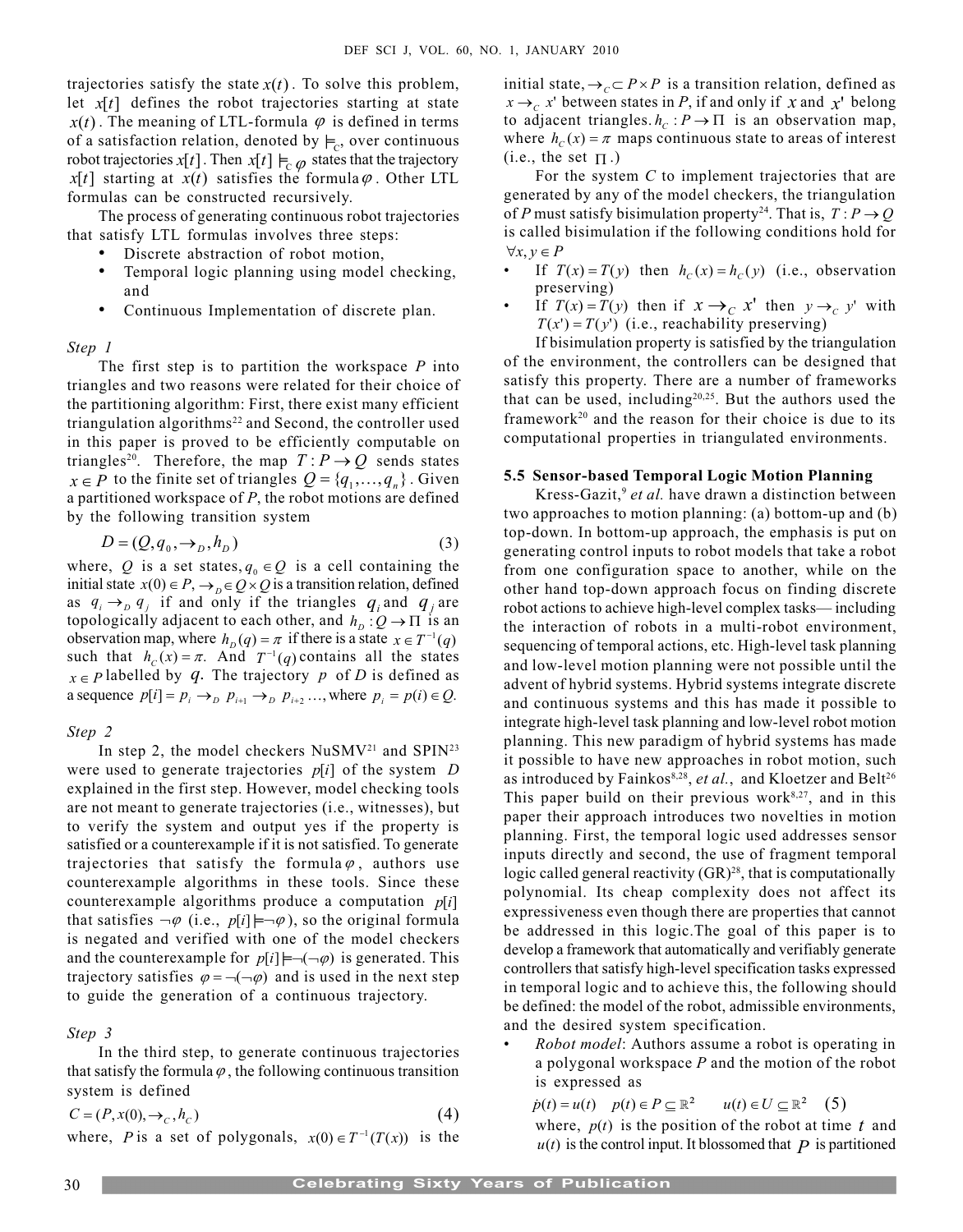into a number of cells  $P_1, P_2, ..., P_n$  where  $P = \bigcup_{i=1}^n P_i$ and  $P_i \cap P_j = \emptyset$  if  $i \neq j$ . It is also assumed that the creates a set of propositions  $\gamma = \{r_1, r_2, ..., r_n\}$ . Therefore the proposition  $r_1$  is true if and only if  $p \in P_1$ , while other propositions are false.

- Admissible environments: A robot interacts with its environment through sensors. It is assumed that sensors are binary and *m* sensor variables  $\chi = \{x_1, x_2, ..., x_m\}$ are not modelled explicitly, instead high-level assumptions are made so that variables can model admissible environments. These admissible environments are modeled in LTL formulas of the form  $\varphi$ .
- System specification: The desired behaviour of the robot is expressed in LTL formula  $\varphi_s$  and the specifications which can be expressed in LTL include: coverage, sequencing, and avoidance properties.

Given robot model (5), initial state  $t(0) \in P$ , and some LTL formulae  $\varphi$ , the problem was to construct a control input  $u(t)$  such that the resulting robot trajectories satisfy the state  $p(t)$ . To solve this problem, let  $x[t]$  defines the robot trajectories starting at state  $x(t)$ . The meaning of LTL formula  $\varphi$  is defined in terms of a satisfaction relation, denoted by  $\models$ , over continuous robot trajectories x[t]. Then  $x[t] \vDash_{\mathbb{C}} \varphi$  states that the trajectory  $x[t]$  starting at  $x(t)$  satisfies the formula  $\varphi$ . Other LTL formulas can be constructed recursively.

Given an LTL formula, an automaton that generates an acceptable behaviour by the LTL formula was synthesised. Pneuli and Rosner<sup>29</sup> proved that the synthesis process is doubly exponential. However, the algorithm used in this paper is polynomial  $O(n^3)$  time where *n* is the number of valuations for sensor and state variables<sup>28</sup>. The synthesis process is compared with a game played between the robot and the environment. First, the environment makes a transition according to its transition relation and then the robot does the same. If the robot can satisfy the LTL formula  $\varphi$ , no matter what the environment does, the robot is winning, otherwise the environment is winning and the desired behaviour cannot be achieved. Given the following winning condition (i.e., GR(1))  $\phi = \varphi_g^e \rightarrow \varphi_g^s$ , the robot is winning if  $\varphi_g^s$  is true or  $\varphi_{\varrho}^e$  is false. If the robot is winning an automaton that represents desired behaviour is synthesized and it is formally defined as tuple  $A = (\chi, Y, Q, q_0, \delta, \gamma)$ where,

- $\chi$  is a set of input environment propositions,
- Y is a set of output system propositions,
- $Q \subset \mathbb{N}$  is a set of states,
- $q_0 \in Q$  is the initial state,
- $\delta$ :  $Q \times 2^z \rightarrow 2^Q$  is a transition relation, that is,  $\delta(q, X) = Q' \subset Q$  where  $q \in Q$  is a state and  $X \subseteq \chi$  is the subset of sensor propositions that are true, and
- $\gamma: Q \to 2^Y$  is the set of state propositions that are true in state q.

The importance of this automaton is to generate a path that a robot can follow under admissible inputs. Given

admissible input sequence  $X_1, X_2, X_3, ..., X_j \in 2^{\chi}$ , the automaton generates a run  $\sigma = q_0, q_1, \dots$ . This run  $\sigma$  is interpreted as sequence  $y_0 y_1$ ,... where  $\gamma(q_i) = y_i$  is the label of the *i*<sup>th</sup> state. The last step is to use the run  $\sigma$ to influence the continuous behaviour of the robot. There are a number of hybrid controllers presented by connel<sup>19</sup>,  $et al.,$  and Belta Habelts<sup>20</sup> that can drive robots from region to region. In this paper, a controller that satisfies the socalled bisimulation property<sup>24</sup> was chosen and this controller is presented by Corner<sup>19</sup>, et al.

# 5.6 Automatic Synthesis of Multi-agent Motion Tasks Based on LTL Specification

Loizou and kyriakopoulus<sup>10</sup> state that there is an increasing interest in the control theory to develop automated controllers that satisfy complex desired requirements. The key issue in this direction is the use of formal specification. Local controllers were synthesised based on specification represented in the form of graphs<sup>30</sup>, while using LTL specifications<sup>31</sup>. Some studies use several motion description languages<sup>32</sup>. In this paper, LTL specification is used due to its capability to express properties quantitatively and its similarity to natural languages.

The following situation is assumed to test the methodology (1) there are *m* robots moving in the workspace  $W \subset R^2$ , (2) each robot  $i = 1...m$  occupies a disk in the workspace  $R_i = \{ q \in R^2 : ||q - x_i|| \le r_i \}, \text{ where } x_i \in R^2 \text{ is the centre of }$ the disk and  $r_i$  is the radius. The configuration of each robot is presented by  $x_i$  and the configuration space by C. The kinematic model is

$$
\dot{x} = u \tag{6}
$$

and let  $\phi(x, x_0, x_f)$  be a multi-robot navigation function, where robots do not overlap. Then the control law is

$$
u = -\nabla \tag{7}
$$

where, 
$$
\nabla \circ = [\frac{\partial}{\partial x_1}, \frac{\partial}{\partial x_2}, ..., \frac{\partial}{\partial x_n}] \circ
$$
 and  $\phi$  is a multi-robot

navigation function that drives all robots from the feasible initial configuration  $x_0$  to any feasible final state  $x_f$ .

Two levels of motion controllers are defined. The global convergent controller manages the primary motion task and set of other controllers that lie within its range of convergence. The focus is to synthesis Büchi automaton that realizes the behaviour of the requirements of a robotic system. The steps for achieving this objective are outlined as follows:

- Step 1: Given an LTL formula $\phi$ , a Büchi automaton is constructed and accepts words that satisfy  $\phi$ . After the construction, the largest non-blocking sub-automaton  $A_{\phi}^{NB}$  is constructed from  $A_{\phi}$ . If  $A_{\phi}^{NB}$  is empty then, the LTL formula  $\phi$  should be rewritten. The LTL formulas that are used to synthesis controllers are of the form  $G \wedge \phi$ , where  $\Box G$  refers to the global controller which must always be active.
- Step 2: Using  $A_{\phi}^{NB}$  as a model, a function  $\Delta: S \times O \rightarrow \{0,1\}^{|C|}$ is created to generate observation and controller predicates.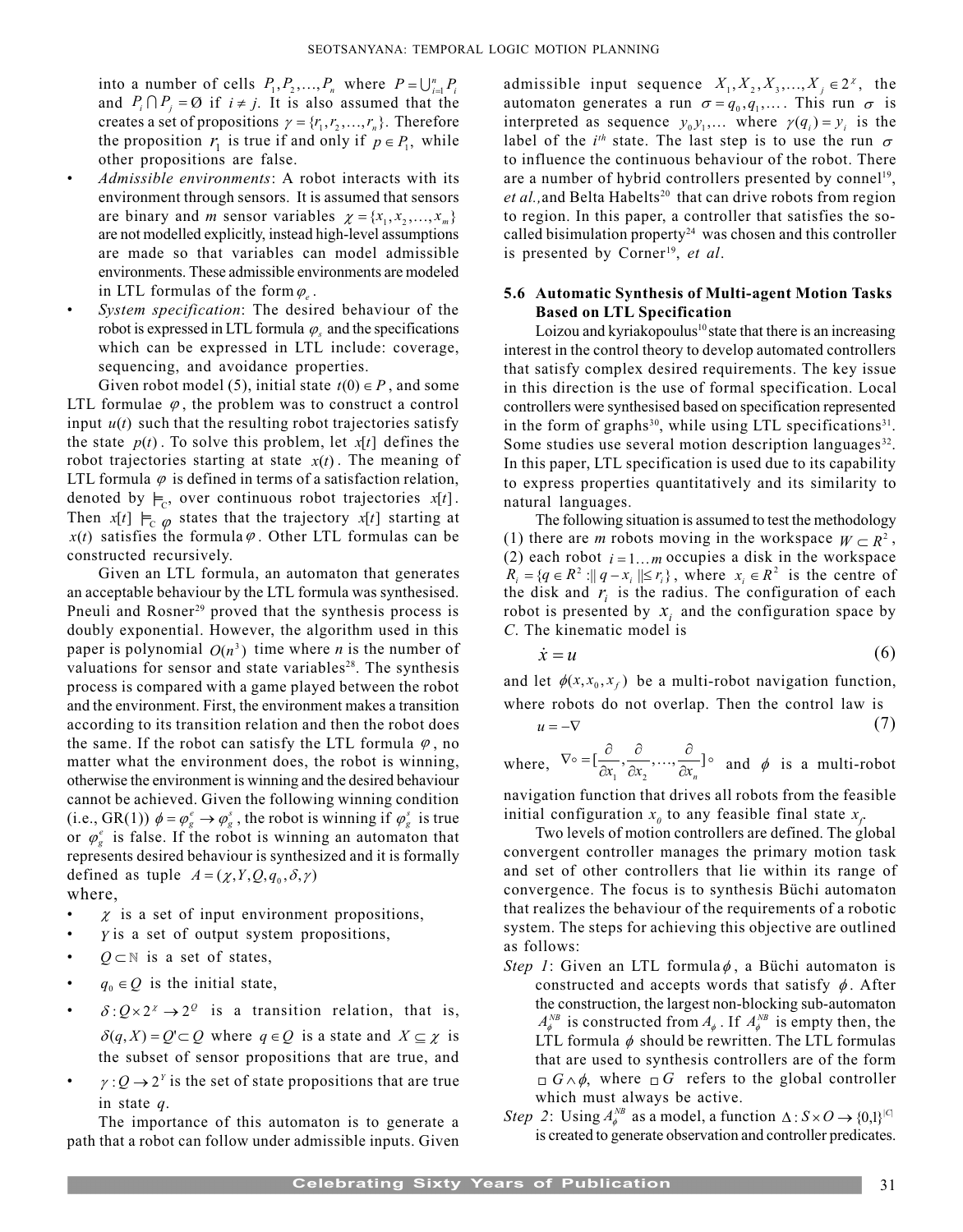Step 3: The last step is to define controllers that conforms to the following control law:  $u = -k_1 \nabla \phi + \beta \cdot u_2^*$ . The details of how to derive this equation is given Loizou and kyriakopoulus<sup>10.</sup>

# 6. ANALYSIS

Antoniotti and Mishra<sup>6</sup> introduced some interesting research directions in motion planning. However, there are some research questions that are not yet answered and some issues that are not clearly explained. Some of these questions include:

- the failure to achieve the goal of the paper, that is, to develop a compiler similar to silicon compilers,
- the ambiguity of some of the CTL formulas. That is, there are some of the CTL specifications in which supervisor synthesis could fail, for example  $AX(AG(p_1)) \vee AX(AG(p_2))$ , where the labels  $A(s_2)$  =  $p_1$  and  $A(s_4) = p_2$ , and the state  $s_2$  and  $s_4$  do not have out-going edges, but self-looping. The failure could be due to the maximal ambiguous controllable sublanguage, and
- another open problem is to investigate the use of restricted CTL<sup>33</sup>.
- In addition, there are no any real-time issues and obstacle avoidance algorithms of motion planning for the walking machine that are discussed.

Apart from unanswered research questions, there are some important issues that need some detailed explanation. This includes, the modified model checker and the input specification language for the model checker. The detailed discussion of the modified model checker is important as this might affect the complexity of model checking algorithms. Other problems are the description of the specification language for the state machines, and the interpretation of the results. These are not clearly explained in detail.

Antoniotti and Mishra<sup>6</sup> tested the usage of the system with a train of two legs: the rear and front legs. The state machine which represents the behaviour of a leg was outlined and unregulated verification of the property similar to the one explained in Section 5 (i.e., states which should be avoided) gives NIL result, which states that the property is not satisfied. In the case that there are some states that are undesirable, the model checker outputs those states which are removed from the desired behaviour. The following shows an example of the results:

> CMUCL 7> (omega-op K legs uncontrollable-events) ;;Debugging deleted...

> $>>OMEGA(0)$ : removable states = ((D1 SL2) (SL1) D2))

;;Debugging deleted...

 $\begin{tabular}{ll} \multicolumn{2}{c} {\textbf{1}} & \multicolumn{2}{c} {\textbf{2}} & \multicolumn{2}{c} {\textbf{3}} & \multicolumn{2}{c} {\textbf{4}} & \multicolumn{2}{c} {\textbf{5}} & \multicolumn{2}{c} {\textbf{6}} & \multicolumn{2}{c} {\textbf{6}} & \multicolumn{2}{c} {\textbf{7}} \\ \multicolumn{2}{c} {\textbf{1}} & \multicolumn{2}{c} {\textbf{1}} & \multicolumn{2}{c} {\textbf{1}} & \multicolumn{2}{c} {\textbf{1}} & \multicolumn{2}{c} {\textbf{1}} & \multicolumn$ 

Belta<sup>1</sup>, et al. provide incomplete answers and also highlight problems and challenges to answer the following question: "can a computational framework allowing for specifying such a task in a high-level, human-like language, with automatic generation of provably correct robot control laws be developed?" These problems and challenges are centered around the concept of discretisation which can either be environment-driven or control-driven. In the latter, an environment is represented by linear temporal logic at implementation level. This representation poses a number open questions. It is not clear as to which is the best specification language to use, that is, whether to use LTL or CTL? This is a problem since there are high-level specification tasks which cannot be expressed in LTL or vice versa CTL. In addition, a too expressive temporal logic might affect the performance of the analysis. For dynamic mobile robots, it might not be possible to execute strings over partitioned regions as in environment-driven discretisation. The best approach is to do the discretisation at a controller level. The idea behind control-driven discretisation is to divide the system into subtasks e.g., sensing modality and the behaviour of each subtask make up words in motion description languages  $(MD Ls)<sup>34</sup>$ . The approaches in control-driven discretisation include: control quanta, motion primitives and feedback encoding. Other low-complexity methods use experimental data to mimic, for example, the behaviour of a human operator. In multi-robot systems, the control strategies could be influenced by studying the behaviour of flocks of birds or school of fish which can lead to some predictable behaviour. Alternatively such communications or control strategies can be achieved through the use of embedded graph grammars $35$ .

However, some of the problems outlined in Section 3 are not addressed Belta<sup>1</sup>, et al. Instead they provide more questions than answers! In the case of environment-driven discretisation, when methods such as model checking analysis and choice of specification languages are applied to a realworld problem, the following three questions need to be answered:

 Controllers guaranteeing robot transition from one region to another or making a region an invariant for a robot have not yet developed for robots with nonholonomic constraints,

 This approach should take into account constraints induced by digital controllers and sensors such as finite input and output spaces, and

 Given a team of locally interacting robots, and a high level specification over some environment, how can provably correct (local) control strategies be generated? What global (expressive) specifications can be efficiently distributed? How should local interactions (e.g., message passing versus synchronisation on common events) be modelled? In the case of control-driven discretisation, the following questions need to be answered:

- (a) What is the best choice of motion primitives for achieving a given class of tasks?,
- (b) Given an alphabet of motion primitives, what is the penalty associated with restricting the robots

 $>>OMEGA(1)$ : removable states = NIL

 <sup>#&</sup>lt;Representation for the approximation to K> CMUCL 8>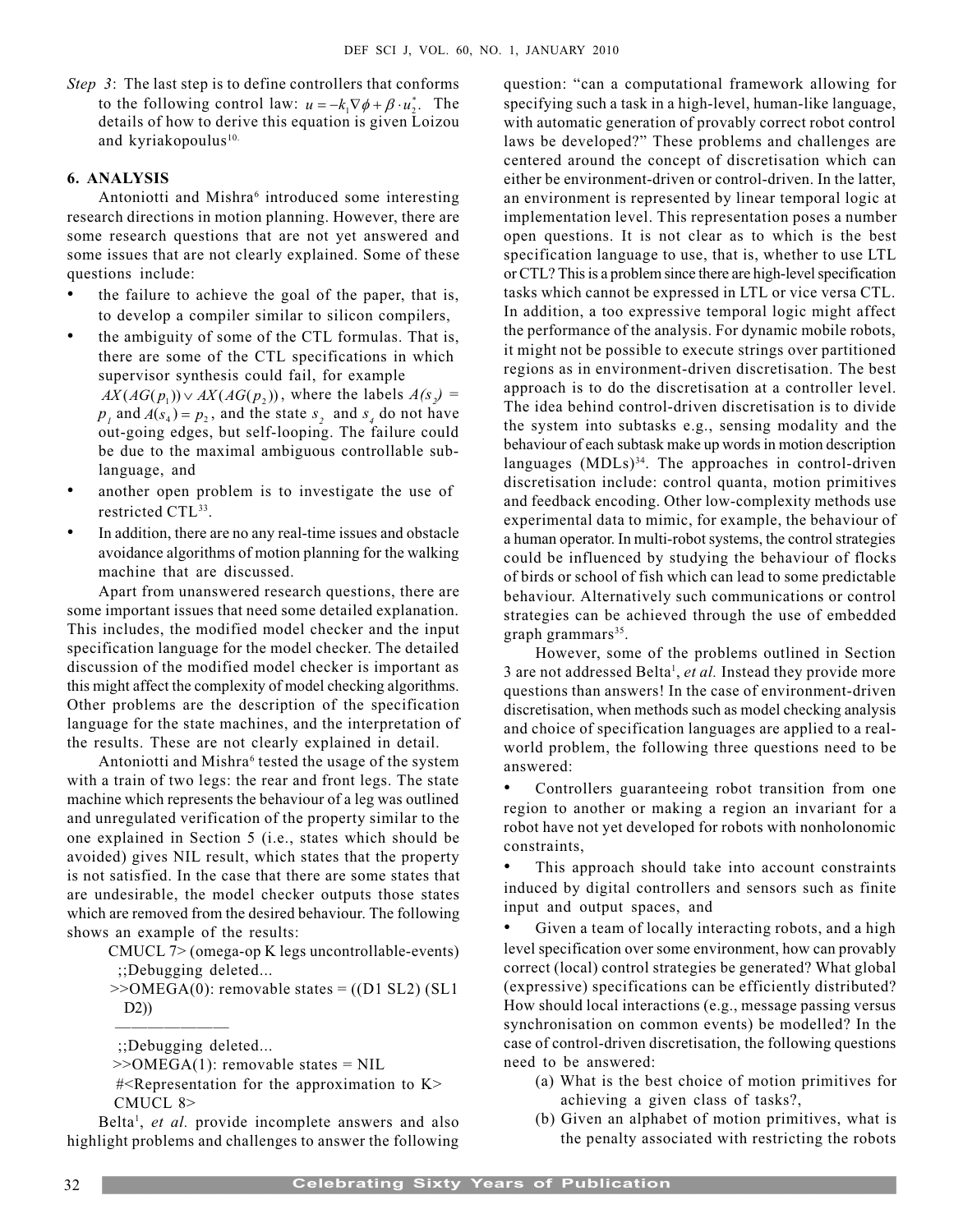trajectories to those obtained through combination of those primitives with respect to a larger set of primitives?, and

(c) Can this symbolic approach to motion planning be extended to multi-robot environment?

 However, some of these questions could be answered through the proposed method presented in Section 7. The safety and liveness properties outlined in Section 5.2 are verified with Uppaal and all the properties are satisfied. The detailed results are depicted by Figures in Quottrup<sup>7</sup>, et al. and these are not shown in this paper due to limited space. The same thing applies to work by Lozou and kyriakopoulos $10$ , that is, the synthesis is successfully done and the results are presented in the form of figures.

Quottrup<sup>7</sup>, et al. use theory of timed automata to model a motion planning problem in a multi-robot environment. Despite the fact that the use of timed automata to model and coordinate communication in a multi-robot environment is a good idea, the authors of this paper ignored a number of real issues that need to be addressed in motion planning. These issues include: (a) the robot dynamics, and (b) the ever-changing environment. The use of a planar grid with static obstacles cannot be applicable to a real-world problem. The approach to motion planning in this paper is more about verification than motion planning issues such as motion algorithms, task planning, complexity and completeness, computational geometry, etc. The method proposed in Section 7 also uses theory of timed automata, but the dynamics of robots communicating in real-time and operating in an ever-changing environment are taken into account.

Fainekos<sup>8</sup>, et al. generated continuous trajectories which satisfy temporal logic formulas. This is achieved through three steps:

- the decomposition of workspace into cells<sup>19,20</sup>
- $\bullet$  the use model checking NuSMV<sup>21</sup> to generate plans for discrete motion planning that satisfy LTL properties, and
- the generation of continuous trajectories that satisfy the specified LTL properties.

This is a good approach that gives some hope that one day people will be able to interact with mobile robots safely. However, there are some concerns that need to be addressed to achieve this goal and this includes the use of model checking algorithms without any modification. This is because when model checking tools such as SPIN are used, these are likely to generate unnecessarily long paths (trajectories). For example, let's say Fig. 2 depicts an instance of a state space (of the environment) that is used to generate a path that satisfies some LTL property  $\varphi$ , (i.e.,  $p[i] \models \neg(\neg \varphi)$  as in Section 5). If model checkers, that employ a nested depth first search algorithm are used to compute strongly connected components (SCC) with an accepting cycle<sup>23</sup> (as shown in Fig. 2), the trajectory might be:  $A \rightarrow B \rightarrow C \rightarrow D \rightarrow E$ , where *B* represents some million of states from the initial state  $A$ . But, the shortest trajectory is:  $A \rightarrow C \rightarrow D \rightarrow E$ , from the initial state A. It is clear that

the use of model checking algorithms without any modification might affect the performance of the synthesis process.

The problem formulation and method summarised in Section 5 facilitate the synthesis of the following properties<sup>8</sup>:

- The requirement is to visit rooms in no particular order, and it is formally defined as  $(\Diamond r_1 \land \Diamond r_2 \land \Diamond r_3 \land \Diamond r_4 \land \Diamond r_5 \land \Diamond r_6)$ . The generation of a trajectory by NuSMV is fast and the synthesis with MATLAB takes not more than 15s.
- The requirement is to visit room  $r_2$  then room  $r_1$  and then cover rooms  $r<sub>3</sub>$ ,  $r<sub>4</sub>$ ,  $r<sub>5</sub>$  while avoiding obstacles  $o_1$ ,  $o_2$  and  $o_3$ . The path is generated with SPIN. It is not mentioned how long each process takes, but the figure showing the environment and the path is shown.
- The requirement is to start in a white room and go to both black rooms. The environment for this requirement consists of 1156 rooms and its discrete abstraction consists of 9250 triangles. The path generation takes about 55s with NuSMV and the controller synthesis with MATLAB lasts for about 90s.

Kress-Gazit<sup>9</sup>, et al. presented some promising results in using temporal logic in motion planning. Robots use sensors to gather information about their surroundings and GR(1) formulas are appropriate in representing this interaction. Since GR(1) is a class of LTL, if the same type of logic can be derived out CTL\* a more robust and expressive logic can be found to synthesise many requirements in robot motion planning.

The method presented by Kress-Gazit<sup>9</sup>, et al. is tested with two examples: (i) single robot-nursery scenario and (ii) multi robot-search and Rescue which are outlined as follows:

- The first example states that; "starting in region 1, keep checking whether a baby is crying in region 2 or 4. If you find a crying baby, go look for an adult in regions 6, 7 and 8. Keep looking until you find him. After finding the adult, go back to monitor the babies and so on.." It takes 2 seconds to synthesis an automaton that realizes the requirement and the automaton has 41 states.
- The second example states that; "In this search and rescue scenario, we employ two UAV's that continuously search regions 1, 2, 3, 7 and 8 for injured people. Once an injured person is found, a ground vehicle (ambulance)



Figure 2. A graph representing a state space.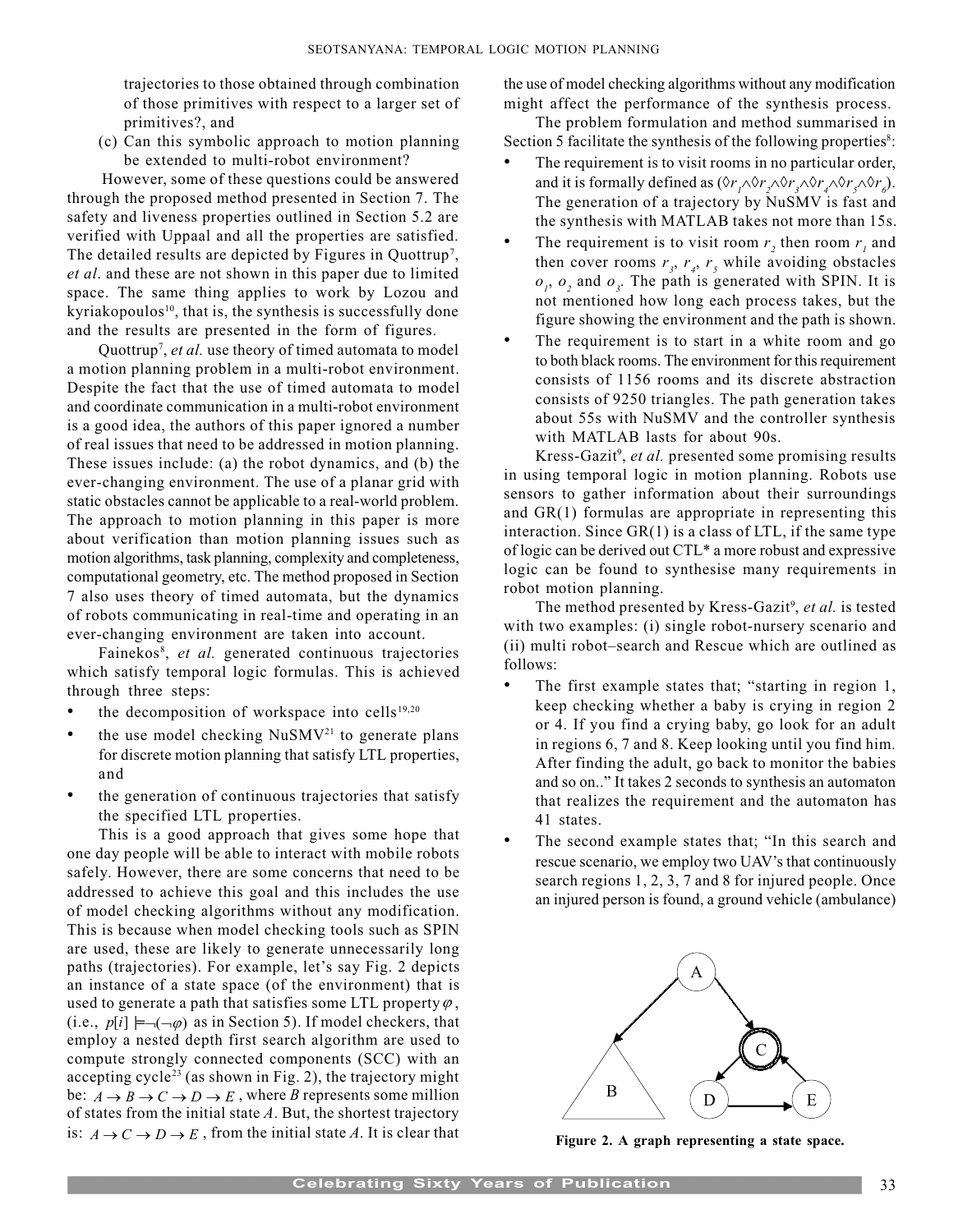goes to the person's location and helps, the ground vehicle does not move..." In this case, it takes about 60 s to synthesis an automaton which consists of 282 states.

Loizou and Kyriakopoulos<sup>10</sup>, also presented a good methodology in using temporal logic to synthesis motion planning controllers. The main concern was the refinement of the LTL formula if the largest non-blocking sub-automaton is empty. This concern is the same as the one that is highlighted by Fainekos<sup>8</sup>, et al., where model checking algorithms are used without modification to fit the problem at hand (i.e., temporal motion planning). The refinement of the LTL formula might increase the number of states for the automaton and thus affect the performance of the synthesis.

# 7. SUGGESTED APPROACH

In order for people to live and interact with robots, the goal is to make them able to perform complex tasks effectively and safely. This section presents a methodological approach that addresses most of the problems discussed in Section 6. Solutions to these problems are likely to bring the goal close to reality. A layered top-down framework is proposed and it consists of three main layers: (i) the formal specification layer, (ii) synchronisation layer, and (iii) planning and control layer. Figure 3 depicts an overview of the framework.

# 7.1 The Three Layers

- First Layer: The formal specification layer enables human beings to interact with a mobile robot using the human-like specification languages, referred to as formal specification languages. These specification languages are expressed in modal logics such as LTL  $2<sup>23</sup>$ , CTL<sup>4</sup>, and TCTL<sup>5,36</sup>. One of the problems that need an attention at this layer is the expressiveness of a formal specification language. All the aforementioned temporal logics express different user requirements, i.e., there are requirements that are expressed in LTL, but cannot be expressed in CTL and vice versa. This is one of the problems mentioned by Belta<sup>1</sup>, et al. The proposed approach, at this layer, is to study common user requirements for interacting with mobile vehicles and select a subset of temporal logic formulas from each temporal logic that addresses the requirements. This approach is likely to cover most, if not all, of the user needs to facilitate an effective and safe interaction of humans and mobile vehicles.
	- Second Layer: The synchronisation of different temporal logic formulas into a synchronised product automaton. This automaton represents the discrete desired behaviour of the mobile robot due to its surroundings. The synchronizer outputs propositions of the current behaviour of the robot, the examples include: "obstacle =  $20$  (i.e., the vehicle is 20 m from an obstacle)", "TJunction=true, (i.e., the robot is at a T-junction)", "Stop  $A_time=15$ ,  $(i.e., the robot stays at Stop A for 15 min)$ , etc. The true values of these propositions are synthesised from

sensory data. This approach of outputting propositions instead of automaton given by is likely to improve the performance of a motion planner. The motion planner only processes a few propositions instead of the entire synthesised automaton. The problem of multi-robot communication, which is also mentioned by Belta<sup>1</sup>, et al. can also be addressed at this layer, that is, the synchronizer can keep a synchronised behaviour of multiple mobile vehicles and outputs the desired propositions to different motion planners for each vehicle.

 Third Layer: Planning and control of a mobile vehicle. The layer involves two types of planning: the global path planning and local motion planning. In the latter, the well known algorithms such as A\* can be used, while in the former some modified existing techniques such as rapidly-exploring random trees (RRT)<sup>38</sup> can be used to compute trajectories at real-time between path coordinates provided by global path planning. The modified algorithm will take as an input atomic propositions from the above layer (the synchroniser) and outputs trajectories (velocities, directions) based on the true values of the propositions. The control part of the layer can also use the well studied control techniques such as feedback controller policy<sup>39</sup>.

# 7.2 Synthesis

One of the goals of the proposed approach in temporal motion planning in this paper is to make the synthesiser as expressive as possible. The development of a distributed synthesiser for the temporal logics LTL, CTL, CTL\* and TCTL is likely to achieve this goal. The temporal logics LTL and CTL presented in Sections 4 are contained in the  $CTL^*$  temporal logic<sup>36</sup>. Therefore, the syntax and semantics of the CTL\* are assumed to be intuitively clear from that of the CTL as these are both interpreted on branching models. The following examples show some of properties which can be expressed in one temporal logic, but not the other:

- a)  $A[GF \, p \Rightarrow F q]$ : This is an LTL formula for which an equivalent formulation of CTL does not exist. The formula states that if  $p$  holds infinitely often then  $q$ will eventually hold. This property is very important in a multi-robot environment, especially where robotic agents communicate over the network. That is, if one agent is infinitely often sending a message to another agent, the recipient agent will eventually receive it.
- b)  $AG EF$  p: This is a CTL formula for which an equivalent formulation of LTL does not exist. This formula states that there is a path (trajectory) for which  $p$  holds irrespective of the current state. This is also an important property in robotics, where for instance, a robotic system can recover from an error state.
- c)  $EG p \Rightarrow AF_{\leq q}$ : This is a TCTL formula for which an equivalent formulation of both CTL and LTL does not exist. Both CTL and LTL deal with qualitative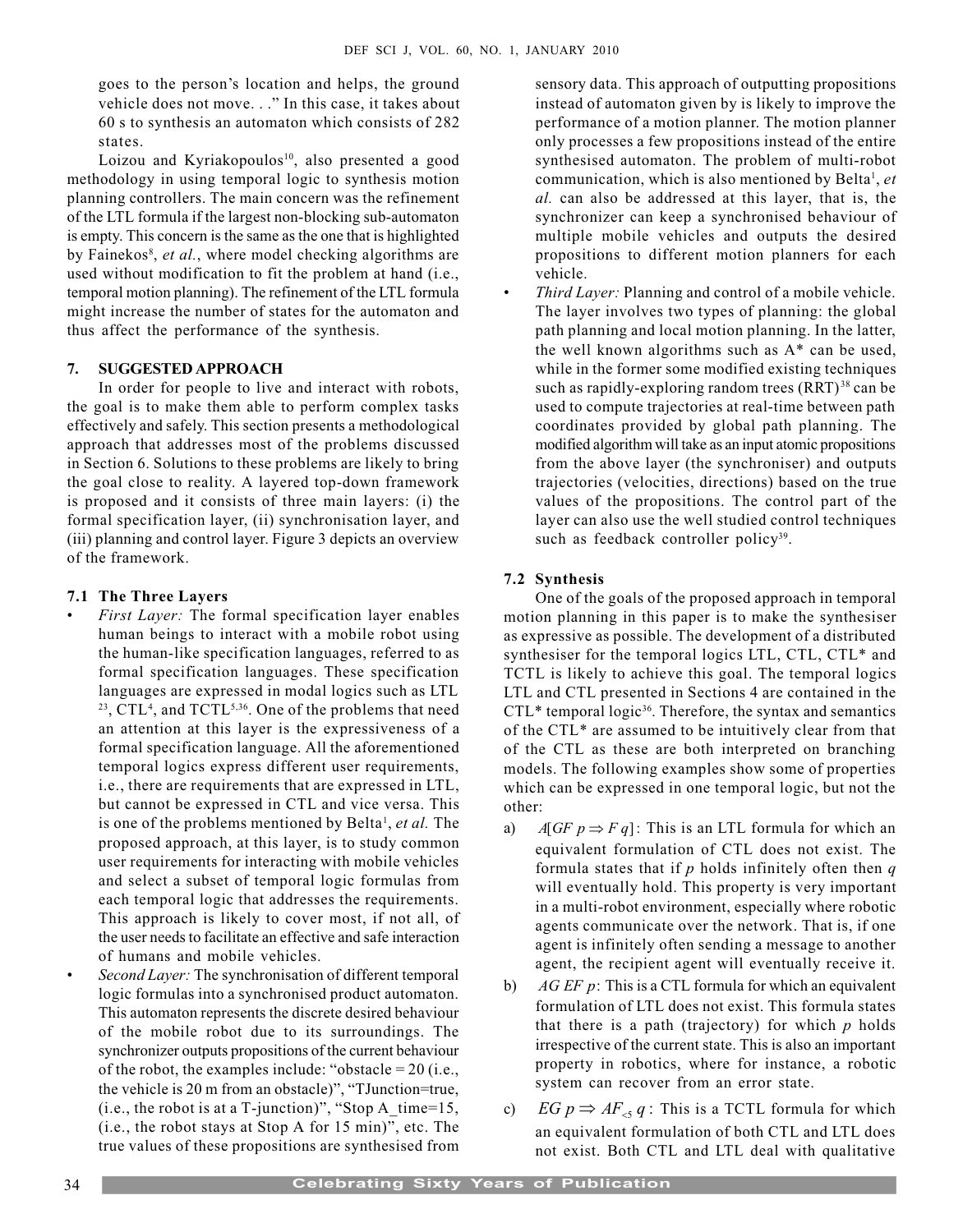

Figure 3. A proposed framework of a symbolic motion planning.

temporal properties and cannot express quantitative timing constraints. This is a punctuality requirement. For example, this may state that if a robotic agent has sent a message, it receives a reply within five units of time.

These are some of the properties to be synthesised from our proposed framework. However, Bair and Katoen<sup>36</sup>, stated that the model checking of CTL\* is hard. Model checking is an automatic verification technique for finite state concurrent systems and our approach is similar to developing model checking algorithms, though the output is not the same as in model checking. On the other hand, Fainekos<sup>40</sup>, stated that the complexity of model checking CTL\* is the same as model checking the LTL, the difference is that CTL\* model checking requires some additional bookkeeping as it combines both CTL and LTL.

To synthesise an automaton  $A$  that satisfies a certain requirement  $\varphi$  during motion planning, the states of the automaton are computed on the fly due to the changing environment (i.e., the workspace). The set of these states

is formally defined as  $[\![\varphi]\!]_A = \{s \in S \mid (A, s) \wedge \mathcal{N}_s \varphi\}$ Where,  $A = (S, S_0, R, AP, Label)$  is a Kripke structure. The computation of  $\llbracket \varphi \rrbracket_4$  has its roots in a fixed point theory<sup>36</sup> and the following rules are applied to determine these states. Let  $\varphi$  and  $\psi$  be CTL\* (or TCTL) formulas and p be atomic proposition (i.e,  $p \in AP$ ), then:

$$
\begin{array}{ll}\n\llbracket p \rrbracket_A & = \{ s \in S \mid p \in Label(s) \} \\
\llbracket -\varphi \rrbracket_A & = S \setminus \llbracket \varphi \rrbracket_A \\
\llbracket \varphi \vee \psi \rrbracket_A & = \llbracket \varphi \rrbracket_A \cup \llbracket \psi \rrbracket_A \\
\llbracket \varphi \wedge \psi \rrbracket_A & = \llbracket \varphi \rrbracket_A \cap \llbracket \psi \rrbracket_A\n\end{array}
$$

$$
\begin{array}{ll}\n\begin{bmatrix}\nE G \varphi\n\end{bmatrix}_A & = \begin{bmatrix} \varphi \end{bmatrix}_A \cap \{s \in S \mid \exists s' \in R(s) \cap F(Z)\} \\
= \begin{bmatrix} \varphi \end{bmatrix}_A \cap \{s \in S \mid \forall s' \in R(s) \cap F(Z)\} \\
\begin{bmatrix} EF \varphi \end{bmatrix}_A & = \begin{bmatrix} \varphi \end{bmatrix}_A \cup \{s \in S \mid \exists s' \in R(s) \cap F(Z)\} \\
= \begin{bmatrix} \varphi \end{bmatrix}_A \cup \{s \in S \mid \exists s' \in R(s) \cap F(Z)\} \\
= \begin{bmatrix} \varphi \end{bmatrix}_A \cup \{s \in S \mid \forall s' \in R(s) \cap F(Z)\}\n\end{array}
$$

Where,  $R(s)$  is the successor state of  $s \in S$  and Z is the powerset of S (i.e.,  $2^s$ ) and  $F(Z)$  is a recursive function that terminates when either a greatest fix-point or a least fix-point is reached. The computation of these sets of states requires a lot of computation and an intelligent autonomous system is proposed.

#### 7.3 Intelligent Mobile Platform

Centralised systems have disadvantages that make these unsuitable for large-scale integration, including high reliance on centralised communication, high complexity, lack of scalability, and high cost of integration. The use of distributed intelligence system technologies avoids these weaknesses. Distributed intelligence systems are based on the use of cooperative agents, organised in software components that independently handle specialised tasks and cooperate to achieve system-level goals and achieve a high degree of flexibility. By distributing the temporal motion planning algorithms, it is possible to achieve greatly improved robustness, reliability, scalability, security, and safety in mobile robots. Key to achieving these benefits is the use of mobile agent system technologies that establish a peer-to-peer environment to enable coordination, collaboration, and cooperation within the network. The proposed framework shown in Fig. 3 is implemented on top of the mobile intelligent platform.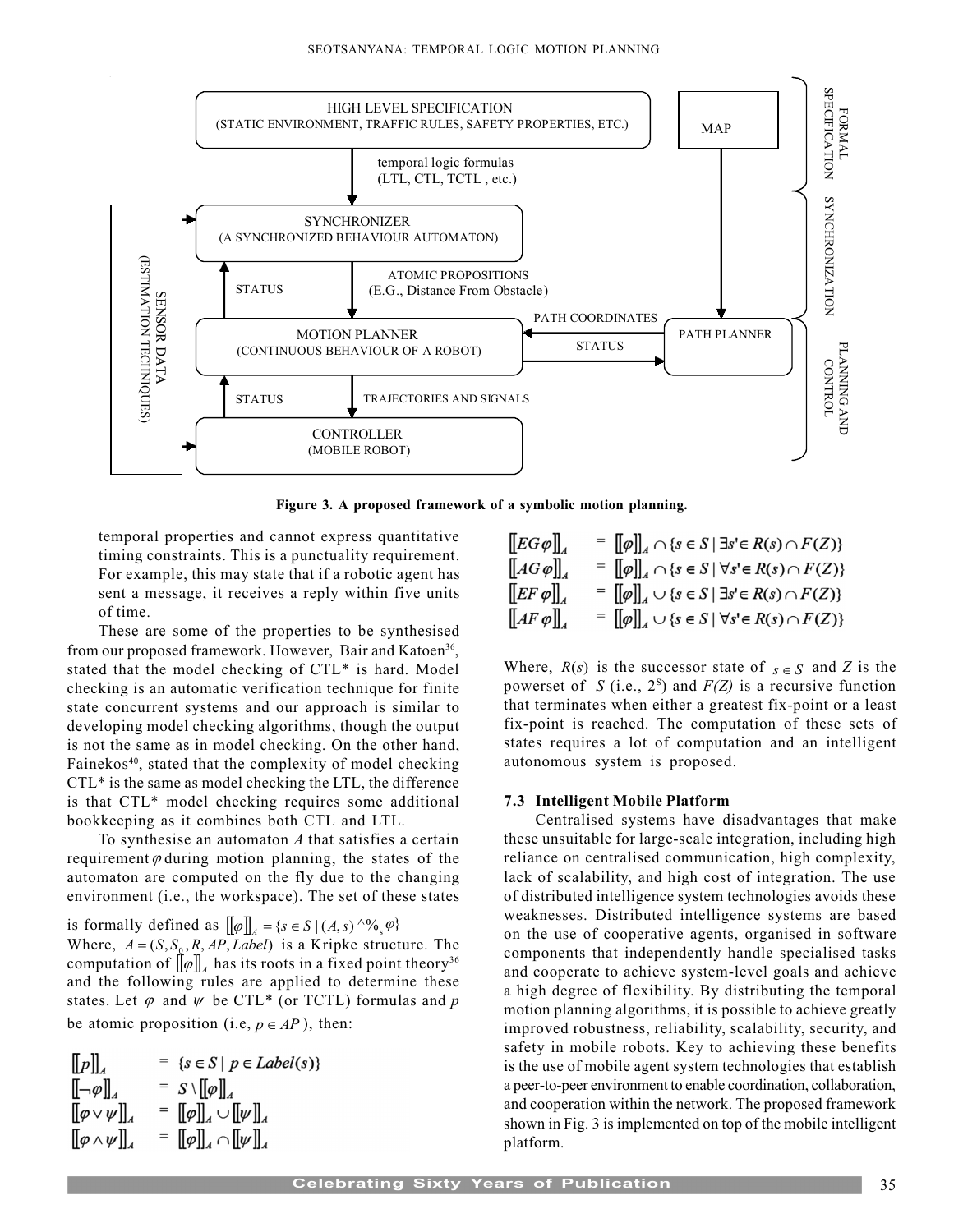

Figure 4. MAF intelligent platform<sup>41</sup>.

Figure 4 depicts an overview of the platform. This platform consists of mainly three components: the mobile agents, the agent systems, and the places. Mobile agent is a computer program (or algorithm) that acts autonomously on behalf a person and has the ability to transport itself from one system in a network to another. It has its own thread of execution, so tasks can be performed on its own initiative<sup>41</sup>. It is proposed that the components shown in Fig. 3 be implemented as mobile agents to achieve the aforementioned advantages (i.e., scalability, efficiency, etc.).

An agent system is a platform that can create, interpret, execute, transfer, and terminate mobile agents. An agent system is also associated with a person that it acts on his or her behalf<sup>41</sup>. A place is a context within an agent system in which an agent can execute. The source and destination places can reside on the same agent system or on different agent systems that support the same agent profile<sup>41</sup>.

# 8. CONCLUSIONS

Temporal logic real-time motion planning is a promising approach in designing and developing motion planning frameworks and algorithms for autonomous mobile vehicles. This paper reviewed six research papers that incorporate the use of theory of computation and formal methods tools and techniques. The aim of the first paper is to develop a compiler to synthesis controller programs for robotic applications and manufacturing tasks. The second paper shows how the theory of timed automata can be used to model, analyse, and verify a motion planning problem in a multi-robot environment. The third paper is a result of a workshop held in 2006 by the authors to address the issues, challenges, and problems of using theory of computation and formal methods, tools, and techniques in motion planning. They coined the term symbolic motion planning. The fourth paper uses existing model checking tools such as SPIN and NuSMV to generate a discrete path that satisfies a certain requirement. The path is then translated into continuous trajectory to drive the robot from some initial-state to the goal-state. The fifth and the sixth papers also use temporal logics to synthesise automata that realise some complex requirements in robot motion planning. The procedure is similar to that one of the fourth paper with some differences in the methodology and the temporal logic used. Some of the problems discussed in Section 5 are addressed by a proposed framework briefly presented in Section 7. The framework follows a top-down layered approach and consists of three layers: (i) the formal specification layer, (ii) the synchronisation layer, and (iii) the planning and control layer. The framework is also proposed to be implemented on top of an intelligent mobile platform. The reason for this choice is due to the advantages provided by distributed architectures such as robustness, reliability, scalability, security, and safety.

# ACKNOWLEDGEMENT

The research conducted and reported here was funded by the Council for Scientific and Industrial Research (CSIR), South Africa, The authors would like to thank Professor Jitendra Raol for his advice and comments.

# **REFERENCES**

- 1. Belta, C.; Antonio; Egerstedt, M.; Frazzoli, E.; Klavins, E. & Pappas, G.J. Symbolic planning and control robot motion. IEEE Robotics Autom. Mag., 2007, 14(1), 61-70.
- 2. R.T.M. Corporation. Road Traffic Report. March 2008. http://www.arrivealive.co.za.
- 3. LaValle, S.M. Planning algorithms. University of Illinois, Cambridge University Press, 2006.
- 4. Clarke, E.M. & Emerson, E.A. Design and synthesis of synchronization skeletons using branching-time temporal logic. In Logic of Programs Workshop, Springer-Verlag, London, UK, 1982. pp. 52-71.
- 5. Seotsanyana, M. Formal specification, development, and verification of safety interlock systems: comparative case study, Ed. 1. VDM Verlag, September 2008.
- 6. Antoniotti, M. & Mishra, B. Discrete event models + temporal logic = supervisory controller: Automatic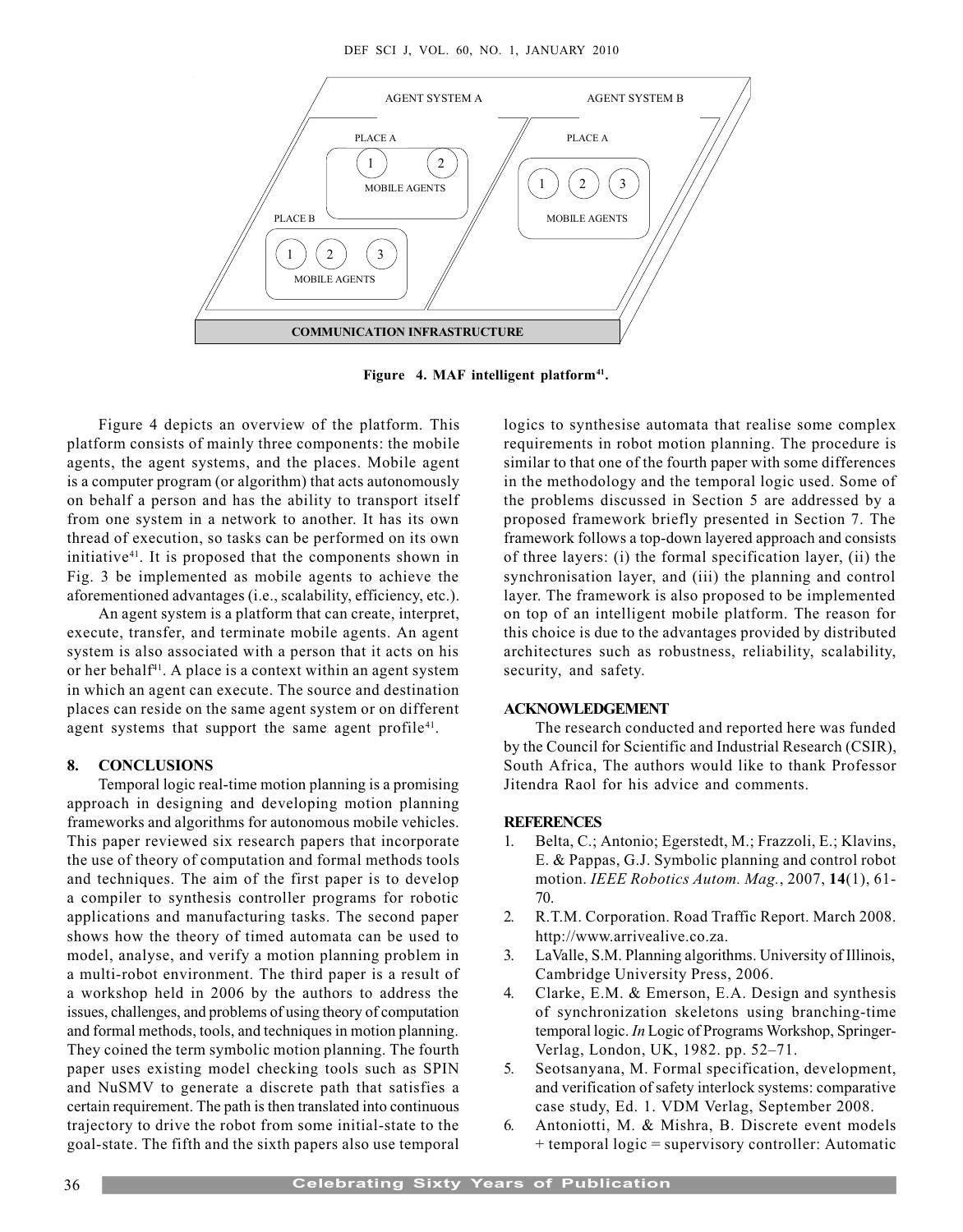synthesis of locomotion controllers. In IEEE International Conference on Robotics and Automation, 1995, pp. 1441-446.

- 7. Quottrup, M. M.; Bak, T. & Izadi-Zamanabadi, R. Multirobot planning: a timed automata approach. In ICRA, 2004. pp. 4417-422.
- 8. Fainekos, G.E.; Kress-Gazit, H. & Pappas, G.J. Temporal logic motion planning for mobile robots. In Proceedings of the 2005 IEEE International Conference on Robotics and Automation, April 2005. pp. 2020-025.
- 9. Kress-Gazit, H.; Fainekos, G.E. & Pappas, G.J. Where's Waldo? Sensor-based temporal logic motion planning. In Proceedings of the IEEE Conference on Robotics and Automation, Vol. 2324, 2003. pp. 3546-551.
- 10. Loizou, S.G. & Kyriakopoulos, K.J. Automatic synthesis of multiagent motion tasks based on LTL specification. In 43rd IEEE Conference on Decision and Control, 14- 17 February 2004.
- 11. Ramadge, P.J. & Wonham, W.M. The control of discrete event systems. Proceedings of IEEE, 1989, 77(1), 81- 98.
- 12. Holloway, L.E. & Krogh, B.H. Synthesis of feedback control logic for a controlled petri nets. IEEE Trans. Autom. Contr., May 1990, 35(5), 514-23.
- 13. McCarragher, B.J. & Asada, H. A discrete approach to the control of robotic assembly tasks. In IEEE International Conference on Robotics and Automation, 1993. pp. 331-36.
- 14. Clarke, E.M.; Emerson, E.A. & Sistla, A.P. Automatic verification of finite-state concurrent system using temporal logic specifications. ACM Trans. Program. Langu. Sys., 1986, 8(2), 244-63.
- 15. Larsen, K.G. Pettersson, P. & Yi, W. UPPAAL in a Nutshell. Int. J. Software Tools Technol. Transfer, Oct.  $1997, 1(1-2), 134-52.$
- 16. Bertoli, P.; Cimatti, A.; Pistore, M.; Roveri, M. & Traverso, P. MBP: A model based planner. In Proceedings of the IJCAI'01 Workshop on Planning Under Uncertainty and Incomplete Information, Seattle, August 2001. www. citeseer.ist.psu.edu/bertoli01mbp.html
- 17. Bacchus, F. & Kabanza, F. Using temporal logics to express search control knowledge for planning. Artificial Intelligence, 2000, 116(1-2), 123-91.
- 18. Jensen, R.M. & Veloso, M.M. OBDD-based universal planning for synchronized agents in non-deterministic domains. J. Artifi. Intelli. Res., 2000, 13, 13-189.
- 19. Conner, D.; Rizzi, A. & Choset, H. Composition of local potential functions for global robot control and navigation. In Proceedings of 2003 IEEE/RSJ International Conference on Intelligent Robots & Systems (IROS 2003). IEEE, 2007. pp. 3116-121.
- 20. Belta, C. & Habets, L. Constructing decidable hybrid systems with velocity bounds. In 43rd IEEE Conference on Decision and Control. Bahamas, 2004.
- 21. Cimatti, A.; Clarke, E.; Giunchiglia, F. & Roveri, M. NUSMV: A new symbolic model verifier. In Proceedings 11<sup>th</sup> Conference on Computer-Aided Verification (CAV'99),

Series Lecture Notes in Computer Science, edited by N. Halbwachs & D. Peled, No. 1633. Springer, Trento, Italy, July 1999. pp. 495-99.

- 22. de Berg, M.; van Kreveld, M.; Overmars, M. & Schwarzkopf, O. Computational geometry: Algorithms and applications, Ed. 2. 2000.
- 23. Holzmann, G.J. The spin model checker: Primer and reference manual. Lucent Technilogies Inc., Bell Laboratories, Addison-Wesley, 2004.
- 24. Alur, R.; Henzinger, T.A.; Lafferriere, George, & Pappas, G.J. Discrete abstractions of hybrid systems. In Proceedings of the IEEE, 2000, pp. 971-84.
- 25. Habets, L. & van Schuppen, J. A control problem for affine dynamical systems on a full-dimensional polytope. J. Artifi. Intelli. Res., 40(1), 21-35, 2004.
- 26. Kloetzer, M. & Belta, C. A fully automated framework for control of linear systems from temporal logic specifications. IEEE Trans. Autom. Contr., February 2008, 53(1), 287-97.
- 27. Fainekos, G.E.; Kress-Gazit, H. & Pappas, G.J. Hybrid controllers for path planning: A temporal logic approach. In Proceedings of the 44<sup>th</sup> IEEE Conference on Decision and Control, December 2005. pp. 4885-890.
- 28. Piterman, N.; Pnueli, A. & Sa'ar, Y. Synthesis of reactive(1) designs. Lecture Notes Comp. Sci., 2006, 3855.
- 29. Pnueli, A. & Rosner, R. On the synthesis of a reactive module. In POPL '89: Proceedings of the 16th ACM SIGPLAN-SIGACT Symposium on Principles of Programming Languages. ACM, New York, 1989. pp. 179-90.
- 30. Klavins, E. Automatic synthesis of controllers for assembly and formation forming. In Proceedings of the International Conference on Robotics and Automation, 2002.
- 31. Tabuada, T. & Pappas, G.J. Linear time logic control of linear systems. Submitted, IEEE Transactions Autom. Contr., 2004.
- 32. Egerstedt, M. Motion description languages for multimodal control in robotics. In Control Problems in Robotics, edited by A. Bicchi, H. Cristensen & D. Prattichizzo, 2002. pp. 75-90.
- 33. Mishra, B. & Clarke, E.M. Hierarchical verification of asynchronous circuits using temporal logic. Theo. Compu. Sci., 1985, 38, 269-91.
- 34. Egerstedt' M. & Brockett, R. Feedback can reduce the specification complexity of motor programs. IEEE Trans. Autom. Contr., 2003, 48(2), 213-23.
- 35. Klavins, E.; Ghrist, R. & Lipsky, D. A grammatical approach to selforganizing robotic systems. IEEE Trans. Autom. Control, 2006, 51(6), 949-62,
- 36. Baier, C. & Katoen, J.-P. Principles of model checking, Ed. 1. MIT Press, September 2008.
- 37. K.-G. H. & P. G.J., Automatically synthesizing a planning and control subsystem for the DARPA urban challenge. In IEEE International Conference on Automation Science and Engineering, Aug. 2008, Vol. 23, No. 26. pp. 766 -71.
- 38. Valle, L. Rapidly-exploring random trees: A new tool